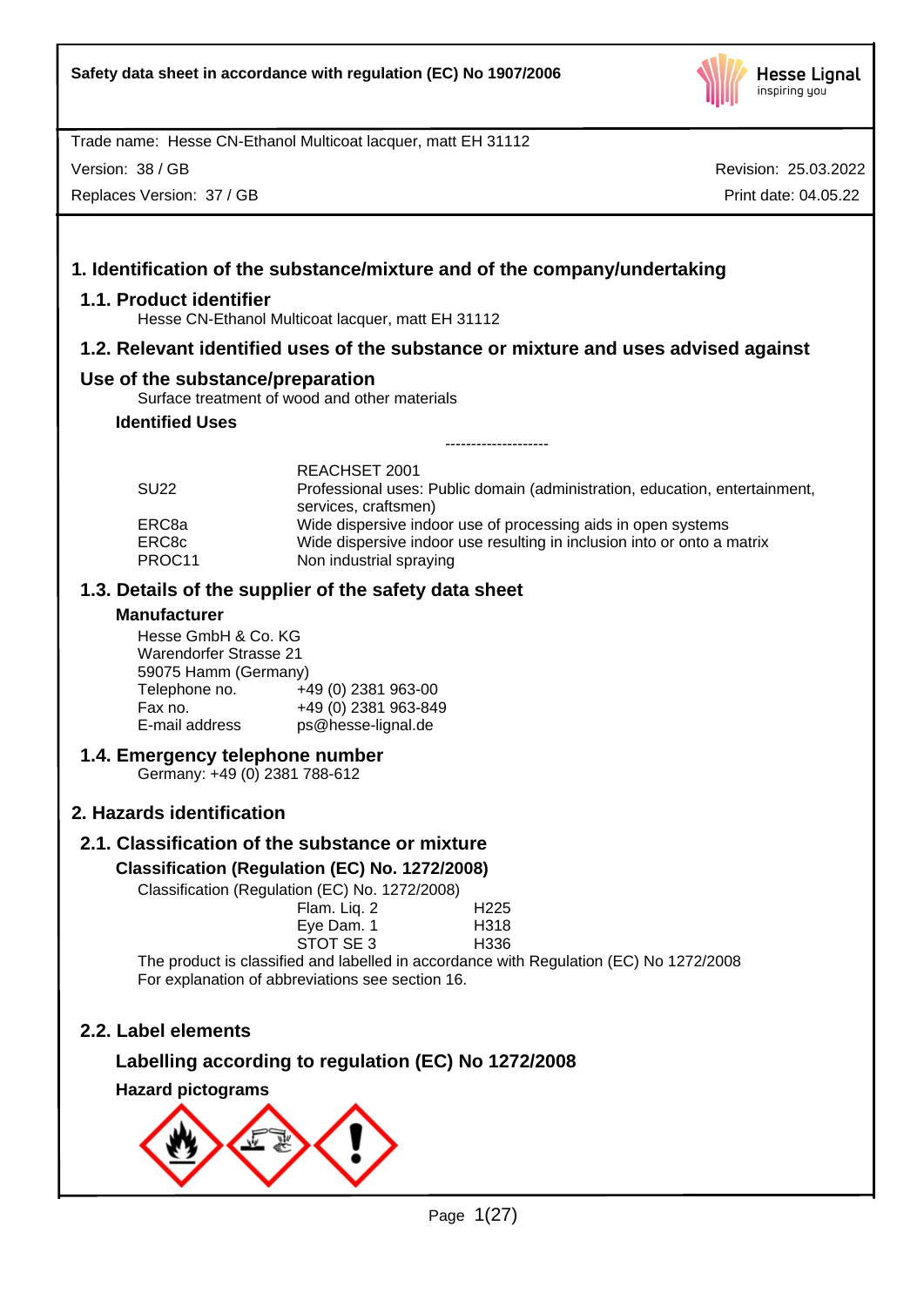

Version: 38 / GB

| Version: 38 / GB<br>Replaces Version: 37 / GB                                                      |                                                                                                                                     |                  | Revision: 25.03.2022 |                      |  |
|----------------------------------------------------------------------------------------------------|-------------------------------------------------------------------------------------------------------------------------------------|------------------|----------------------|----------------------|--|
|                                                                                                    |                                                                                                                                     |                  |                      | Print date: 04.05.22 |  |
| <b>Signal word</b>                                                                                 |                                                                                                                                     |                  |                      |                      |  |
| Danger                                                                                             |                                                                                                                                     |                  |                      |                      |  |
| <b>Hazard statements</b>                                                                           |                                                                                                                                     |                  |                      |                      |  |
| H <sub>225</sub>                                                                                   | Highly flammable liquid and vapour.                                                                                                 |                  |                      |                      |  |
| H318                                                                                               | Causes serious eye damage.                                                                                                          |                  |                      |                      |  |
| H336                                                                                               | May cause drowsiness or dizziness.                                                                                                  |                  |                      |                      |  |
| <b>Precautionary statements</b>                                                                    |                                                                                                                                     |                  |                      |                      |  |
| P210                                                                                               | Keep away from heat, hot surfaces, sparks, open flames and other ignition<br>sources. No smoking.                                   |                  |                      |                      |  |
| P261                                                                                               | Avoid breathing dust/fume/gas/mist/vapours/spray.                                                                                   |                  |                      |                      |  |
| P280                                                                                               | Wear protective gloves/protective clothing/eye protection/face protection.                                                          |                  |                      |                      |  |
| P304+P340<br>P305+P351+P338                                                                        | IF INHALED: Remove person to fresh air and keep comfortable for breathing.                                                          |                  |                      |                      |  |
|                                                                                                    | IF IN EYES: Rinse cautiously with water for several minutes. Remove contact<br>lenses, if present and easy to do. Continue rinsing. |                  |                      |                      |  |
| P308+P313                                                                                          | IF exposed or concerned: Get medical advice/attention.                                                                              |                  |                      |                      |  |
|                                                                                                    | Hazardous component(s) to be indicated on label (Regulation (EC) No. 1272/2008)                                                     |                  |                      |                      |  |
| contains                                                                                           | propan-2-ol; 2-ethoxy-1-methylethyl acetate; isobutyl acetate; n-propanol                                                           |                  |                      |                      |  |
| <b>Supplemental information</b>                                                                    |                                                                                                                                     |                  |                      |                      |  |
| <b>EUH066</b>                                                                                      | Repeated exposure may cause skin dryness or cracking.                                                                               |                  |                      |                      |  |
| listed in Section 3).<br>3. Composition/information on ingredients<br><b>Hazardous ingredients</b> |                                                                                                                                     |                  |                      |                      |  |
| isobutyl acetate                                                                                   |                                                                                                                                     |                  |                      |                      |  |
| CAS No.                                                                                            | 110-19-0                                                                                                                            |                  |                      |                      |  |
| EINECS no.                                                                                         | 203-745-1                                                                                                                           |                  |                      |                      |  |
| Registration no.                                                                                   | 01-2119488971-22                                                                                                                    |                  |                      |                      |  |
| Concentration                                                                                      | 20<br>$>=$<br>Classification (Regulation (EC) No. 1272/2008)                                                                        | 25<br>$\,<\,$    | %                    |                      |  |
|                                                                                                    | Flam. Liq. 2                                                                                                                        | H <sub>225</sub> |                      |                      |  |
|                                                                                                    | STOT SE 3                                                                                                                           | H336             | Nervous system       |                      |  |
|                                                                                                    |                                                                                                                                     | <b>EUH066</b>    |                      |                      |  |
| n-butyl acetate                                                                                    |                                                                                                                                     |                  |                      |                      |  |
| CAS No.                                                                                            | 123-86-4                                                                                                                            |                  |                      |                      |  |
| EINECS no.                                                                                         | 204-658-1                                                                                                                           |                  |                      |                      |  |
| Registration no.<br>Concentration                                                                  | 01-2119485493-29                                                                                                                    | 10               | %                    |                      |  |
|                                                                                                    | $>=$<br>1<br>Classification (Regulation (EC) No. 1272/2008)                                                                         | $\,<\,$          |                      |                      |  |
|                                                                                                    | Flam. Liq. 3                                                                                                                        | H <sub>226</sub> |                      |                      |  |
|                                                                                                    | STOT SE 3                                                                                                                           | H336             | Nervous system       |                      |  |
|                                                                                                    |                                                                                                                                     | <b>EUH066</b>    |                      |                      |  |
| 2-ethoxy-1-methylethyl acetate                                                                     |                                                                                                                                     |                  |                      |                      |  |
| CAS No.                                                                                            | 54839-24-6                                                                                                                          |                  |                      |                      |  |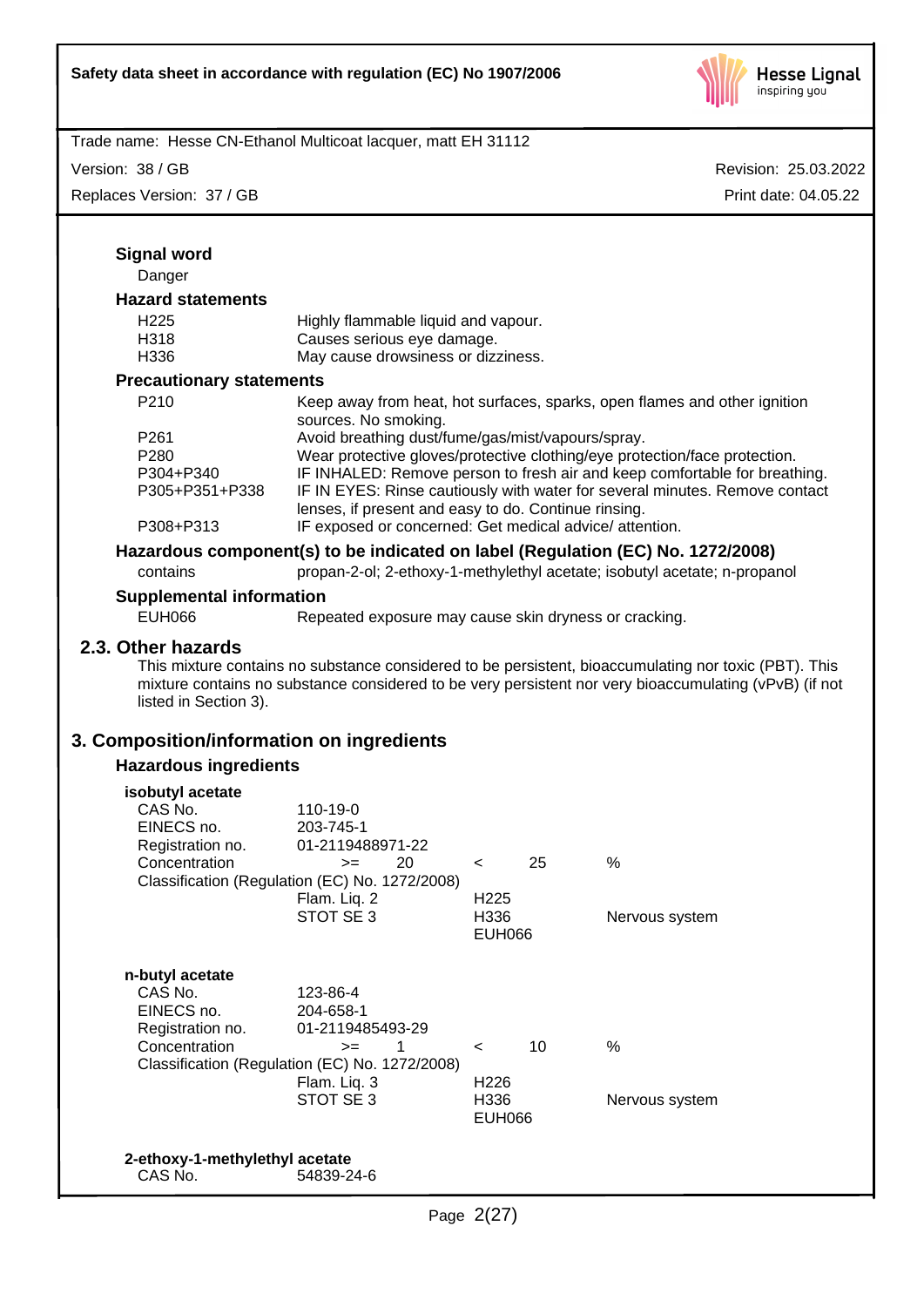| Safety data sheet in accordance with regulation (EC) No 1907/2006                                                               | <b>Hesse Lignal</b><br>inspiring you |    |                      |
|---------------------------------------------------------------------------------------------------------------------------------|--------------------------------------|----|----------------------|
| Trade name: Hesse CN-Ethanol Multicoat lacquer, matt EH 31112                                                                   |                                      |    |                      |
| Version: 38 / GB                                                                                                                |                                      |    | Revision: 25.03.2022 |
| Replaces Version: 37 / GB                                                                                                       |                                      |    | Print date: 04.05.22 |
| EINECS no.<br>259-370-9<br>Registration no.<br>01-2119475116-39                                                                 |                                      |    |                      |
| Concentration<br>1<br>$>=$<br>Classification (Regulation (EC) No. 1272/2008)                                                    | $\prec$                              | 10 | %                    |
| Flam. Liq. 3<br>STOT SE 3                                                                                                       | H <sub>226</sub><br>H336             |    | Nervous system       |
| n-propanol<br>CAS No.<br>$71 - 23 - 8$<br>EINECS no.<br>200-746-9<br>Registration no.<br>01-2119486761-29                       |                                      |    |                      |
| Concentration<br>3<br>$>=$<br>Classification (Regulation (EC) No. 1272/2008)<br>Flam. Liq. 2                                    | $\prec$<br>H <sub>225</sub>          | 10 | %                    |
| Eye Dam. 1<br>STOT SE3                                                                                                          | H318<br>H336                         |    | Nervous system       |
| propan-2-ol<br>CAS No.<br>67-63-0<br>EINECS no.<br>200-661-7<br>Registration no.<br>01-2119457558-25                            |                                      |    |                      |
| Concentration<br>1<br>$>=$<br>Classification (Regulation (EC) No. 1272/2008)<br>Flam. Liq. 2                                    | $\prec$<br>H <sub>225</sub>          | 10 | %                    |
| Eye Irrit. 2<br>STOT SE3                                                                                                        | H319<br>H336                         |    | Nervous system       |
| cellulose nitrate < = 12.6 % N<br>CAS No.<br>9004-70-0<br>Classification (Regulation (EC) No. 1272/2008)<br>Expl. 1.1           | H <sub>201</sub>                     |    |                      |
| <b>Further ingredients</b>                                                                                                      |                                      |    |                      |
| ethanol<br>CAS No.<br>64-17-5<br>EINECS no.<br>200-578-6<br>01-2119457610-43<br>Registration no.                                |                                      |    |                      |
| Concentration<br>25<br>$>=$<br>Advice: [3]                                                                                      | $\prec$                              | 50 | $\%$                 |
| Classification (Regulation (EC) No. 1272/2008)<br>Flam. Liq. 2                                                                  | H <sub>225</sub>                     |    |                      |
| <b>Note</b><br>[3] Substance with occupational exposure limits                                                                  |                                      |    |                      |
| 4. First aid measures                                                                                                           |                                      |    |                      |
| 4.1. Description of first aid measures                                                                                          |                                      |    |                      |
| <b>General information</b><br>If unconscious place in recovery position and seek medical advice. In all cases of doubt, or when |                                      |    |                      |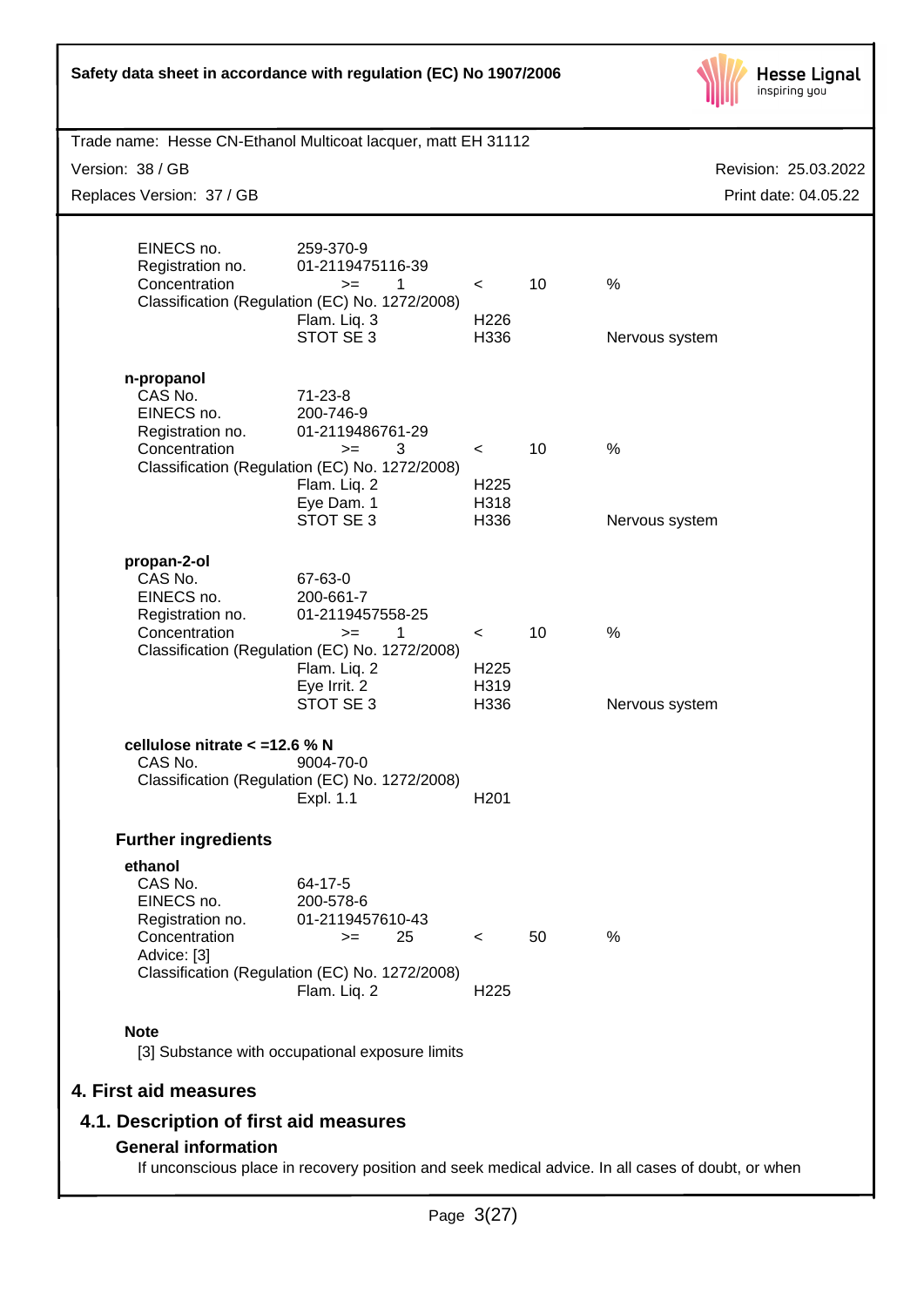

Version: 38 / GB

Replaces Version: 37 / GB

Revision: 25.03.2022 Print date: 04.05.22

symptoms persist, seek medical attention. First aider: Pay attention to self-protection! Remove affected person from danger area, lay him down.

# **After inhalation**

In case of accident by inhalation: remove casualty to fresh air and keep at rest. Keep warm, calm and covered up. In all cases of doubt, or when symptoms persist, seek medical attention.

#### **After skin contact**

Wash off immediately with soap and water. Do NOT use solvents or thinners. Consult a doctor if skin irritation persists.

#### **After eye contact**

Remove contact lenses, irrigate copiously with clean, fresh water, holding the eyelids apart for at least 10 minutes and seek immediate medical advice. Take medical treatment.

#### **After ingestion**

Do not induce vomiting. Take medical treatment.

# **4.2. Most important symptoms and effects, both acute and delayed**

Symptoms and signs include headache, dizziness, fatigue, muscular weakness, drowsiness and in extreme cases, loss of consciousness. High concentration of vapours may cause irritation to eyes and respiratory system and produce narcotic effects.

# **4.3. Indication of any immediate medical attention and special treatment needed**

# **Hints for the physician / treatment**

Treat symptomatically.

# **5. Firefighting measures**

# **5.1. Extinguishing media**

# **Suitable extinguishing media**

Recommended: alcohol resistant foam, CO2, powders, water spray/mist

#### **Non suitable extinguishing media**

Do not use a solid water stream as it may scatter and spread fire.

# **5.2. Special hazards arising from the substance or mixture**

Fire will produce dense black smoke. In a fire, hazardous decomposition products may be produced. Exposure to decomposition products may cause a health hazard. Vapours can form an explosive mixture with air.

# **5.3. Advice for firefighters**

# **Special protective equipment for fire-fighting**

In case of combustion evolution of dangerous gases possible.Use self-contained breathing apparatus.

#### **Other information**

Cool closed containers exposed to fire with water. Do not allow run-off from fire fighting to enter drains or water courses. Standard procedure for chemical fires.

# **6. Accidental release measures**

# **6.1. Personal precautions, protective equipment and emergency procedures**

Eliminate all ignition sources if safe to do so. Ensure adequate ventilation. Do not inhale vapours. Do not inhale gases. Do not inhale mist.

# **6.2. Environmental precautions**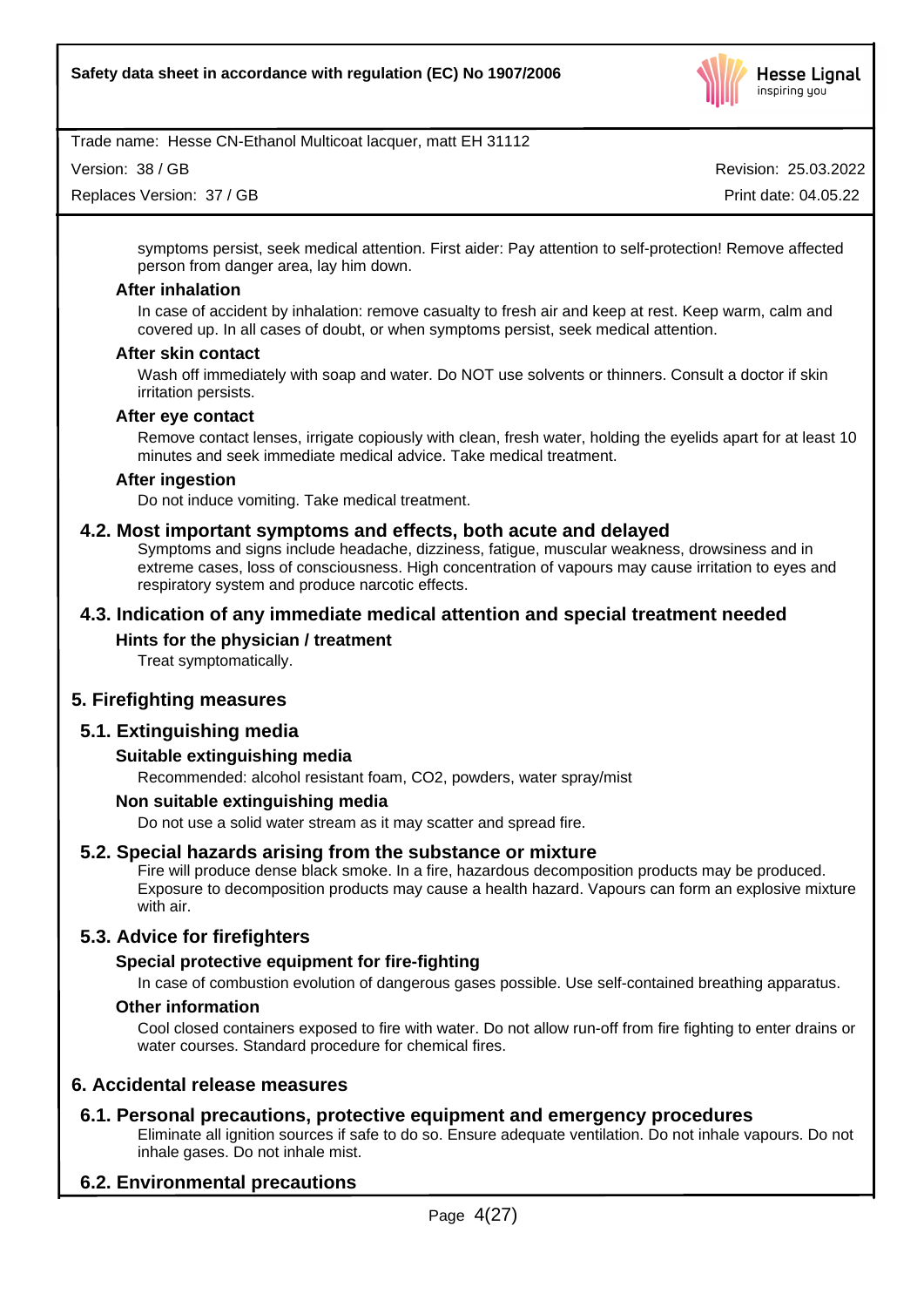

Version: 38 / GB

Replaces Version: 37 / GB

Revision: 25.03.2022

Print date: 04.05.22

Do not allow to enter drains or waterways. Do not allow to enter soil, waterways or waste water canal. In case of gas escape or of entry into waterways, soil or drains, inform the responsible authorities.

# **6.3. Methods and material for containment and cleaning up**

Contain and collect spillage with non-combustible absorbent materials, e.g. sand, earth, vermiculite, diatomaceous earth and place in container for disposal according to local regulations (see section 13). Clean contaminated floors and objects thoroughly with water and detergents, observing environmental regulations. Do NOT use solvents or thinners. Send in suitable containers for recovery or disposal.

# **6.4. Reference to other sections**

Refer to protective measures listed in Sections 7 and 8.

# **7. Handling and storage**

# **7.1. Precautions for safe handling**

# **Advice on safe handling**

Prevent the creation of flammable or explosive concentrations of vapour in air and avoid vapour concentration higher than the occupational exposure limits. Keep container tightly closed and dry in a cool, well-ventilated place. Use only with adequate ventilation/personal protection. Ensure adequate ventilation. Provide for sufficient ventilation. This can be achieved by local exhaust or general exhaust air collection. Wear a suitable respirator if the ventilation is not sufficient to keep the solvent vapour concentration below the occupational limit values. Avoid contact with skin and eyes. Avoid inhalation of vapour and spray mist. Do no eat, drink or smoke when using this product. Use personal protective clothing. For personal protection see Section 8.

# **Advice on protection against fire and explosion**

Vapours can form an explosive mixture with air. Vapours are heavier than air and may spread along floors. In addition, the product should only be used in areas from which all naked lights and other sources of ignition have been excluded. Mixture may charge electrostatically: always use earthing leads when transferring from one container to another. Take measures to prevent the build up of electrostatic charge. Wear shoes with conductive soles. No sparking tools should be used. Fight fire with normal precautions from a reasonable distance.

# **7.2. Conditions for safe storage, including any incompatibilities**

# **Requirements for storage rooms and vessels**

Provide solvent-resistant and impermeable floor. Keep only in the original container in a cool, well ventilated place. Containers which are opened must be carefully resealed and kept upright to prevent leakage.

# **Hints on storage assembly**

Store away from oxidising agents, from strongly alkaline and strongly acid materials.

#### **Storage classes**

Storage class according to TRGS 510 3

Flammable liquid

# **Further information on storage conditions**

Protect from frost. Protect from heat and direct sunlight. Keep away from sources of ignition - No smoking. Store in accordance with the particular national regulations.

# **7.3. Specific end use(s)**

See exposure scenario, if available.

# **8. Exposure controls/personal protection**

# **8.1. Control parameters**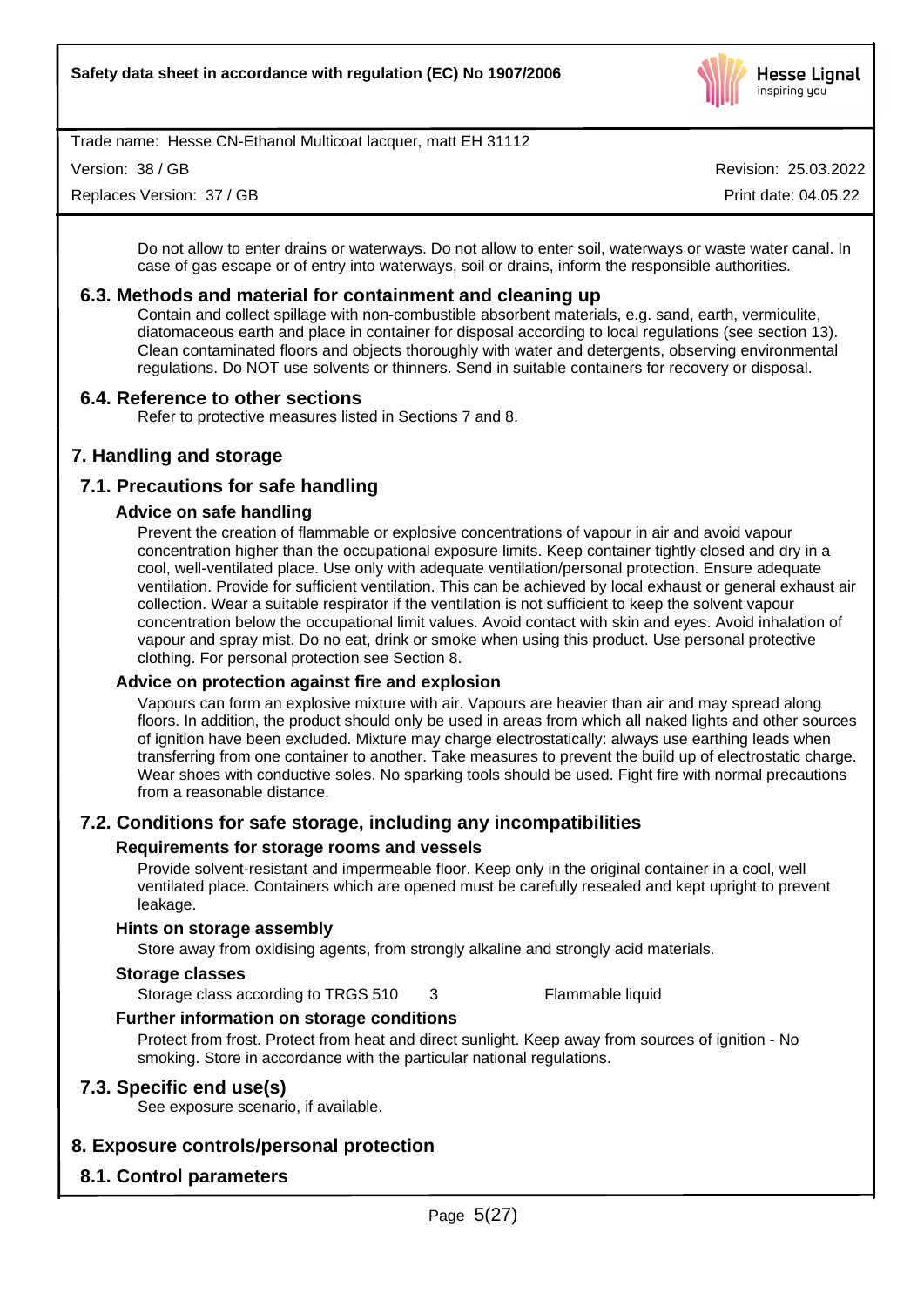

Version: 38 / GB

Replaces Version: 37 / GB

Revision: 25.03.2022 Print date: 04.05.22

| <b>Exposure limit values</b>                           |                  |                                |      |         |
|--------------------------------------------------------|------------------|--------------------------------|------|---------|
| propan-2-ol                                            |                  |                                |      |         |
| List                                                   | <b>EH40</b>      |                                |      |         |
| Value                                                  | 999              | mg/m <sup>3</sup>              | 400  | ppm(V)  |
| Short term exposure limit<br>Status: 01/2020           | 1250             | mg/m <sup>3</sup>              | 500  | ppm(V)  |
| isobutyl acetate                                       |                  |                                |      |         |
| List                                                   | <b>EH40</b>      |                                |      |         |
| Value                                                  | 724              | mg/m <sup>3</sup>              | 150  | ppm(V)  |
| Short term exposure limit<br>Status: 01/2020           | 903              | mg/m <sup>3</sup>              | 187  | ppm(V)  |
| isobutyl acetate                                       |                  |                                |      |         |
| List                                                   |                  | Directive 2017/164 EG          |      |         |
| Value                                                  | 241              | mg/m <sup>3</sup>              | 50   | ppm(V)  |
| Short term exposure limit<br>Status: 10/2019           | 723              | mg/m <sup>3</sup>              | 150  | ppm(V)  |
| n-butyl acetate                                        |                  |                                |      |         |
| List                                                   | EH40             |                                |      |         |
| Value                                                  | 724              | mg/m <sup>3</sup>              | 150  | ppm(V)  |
| Short term exposure limit<br>Status: 01/2020           | 966              | mg/m <sup>3</sup>              | 200  | ppm(V)  |
| n-butyl acetate                                        |                  |                                |      |         |
| List                                                   |                  | Directive 2017/164 EG          |      |         |
| Value                                                  | 241              | mg/m <sup>3</sup>              | 50   | ppm(V)  |
| Short term exposure limit<br>Status: 10/2019           | 723              | mg/m <sup>3</sup>              | 150  | ppm(V)  |
| ethanol                                                |                  |                                |      |         |
| List                                                   | <b>EH40</b>      |                                |      |         |
| Value                                                  | 1920             | mg/m <sup>3</sup>              | 1000 | ppm(V)  |
| Status: 01/2020                                        |                  |                                |      |         |
| n-propanol                                             |                  |                                |      |         |
| List                                                   | EH40             |                                |      |         |
| Value                                                  | 500              | mg/m <sup>3</sup>              | 200  | ppm(V)  |
| Short term exposure limit                              | 625              | mg/m <sup>3</sup>              | 250  | ppm(V)  |
| Skin resorption / sensibilisation: Sk; Status: 01/2020 |                  |                                |      |         |
| <b>Other information</b>                               |                  |                                |      |         |
|                                                        |                  |                                |      |         |
| <b>Derived No/Minimal Effect Levels (DNEL/DMEL)</b>    |                  |                                |      |         |
| isobutyl acetate                                       |                  |                                |      |         |
| Type of value                                          |                  | Derived No Effect Level (DNEL) |      |         |
| Reference group                                        |                  | Workers (professional)         |      |         |
| Duration of exposure                                   | Long-term        |                                |      |         |
| Route of exposure                                      | Dermal exposure  |                                |      |         |
| Mode of action                                         | Systemic effects |                                |      |         |
| Concentration                                          | 10               |                                |      | mg/kg/d |
| Type of value                                          |                  | Derived No Effect Level (DNEL) |      |         |

Reference group Workers (professional)

Duration of exposure Long-term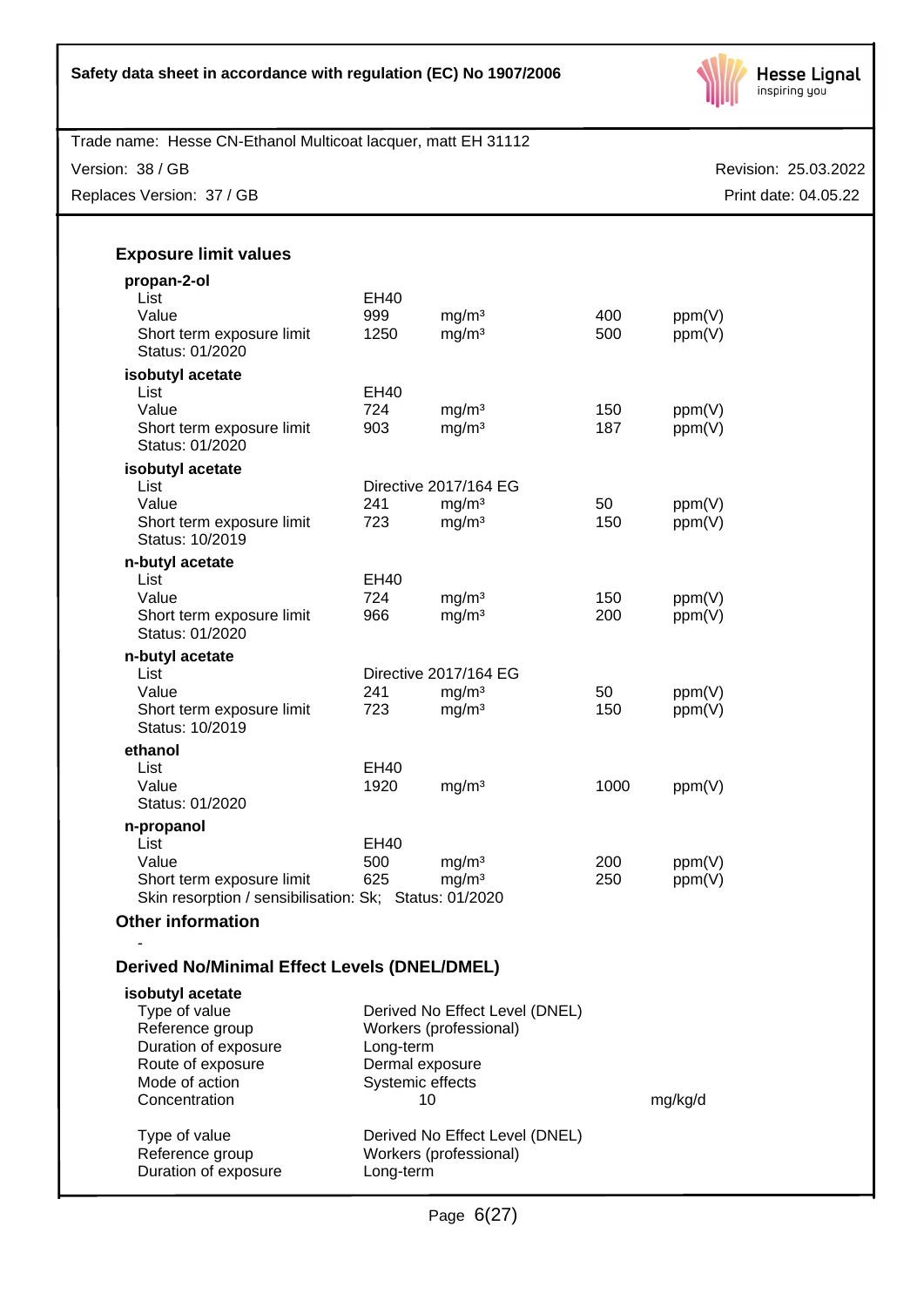

Trade name: Hesse CN-Ethanol Multicoat lacquer, matt EH 31112

Version: 38 / GB

Replaces Version: 37 / GB

| Route of exposure    | inhalative                     |                   |
|----------------------|--------------------------------|-------------------|
| Mode of action       | Systemic effects               |                   |
| Concentration        | 300                            | mg/m <sup>3</sup> |
| Type of value        | Derived No Effect Level (DNEL) |                   |
| Reference group      | Workers (professional)         |                   |
| Duration of exposure | Long-term                      |                   |
| Route of exposure    | inhalative                     |                   |
| Mode of action       | Local effects                  |                   |
| Concentration        | 300                            | mg/m <sup>3</sup> |
|                      |                                |                   |
| Type of value        | Derived No Effect Level (DNEL) |                   |
| Reference group      | Consumer                       |                   |
| Duration of exposure | Long-term                      |                   |
| Route of exposure    | Dermal exposure                |                   |
| Mode of action       | Systemic effects               |                   |
| Concentration        | 5                              | mg/kg/d           |
| Type of value        | Derived No Effect Level (DNEL) |                   |
| Reference group      | Consumer                       |                   |
| Duration of exposure | Long-term                      |                   |
| Route of exposure    | inhalative                     |                   |
| Mode of action       | Systemic effects               |                   |
| Concentration        | 35,7                           | mg/m <sup>3</sup> |
| Type of value        | Derived No Effect Level (DNEL) |                   |
| Reference group      | Consumer                       |                   |
| Duration of exposure | Long-term                      |                   |
| Route of exposure    | inhalative                     |                   |
| Mode of action       | Local effects                  |                   |
| Concentration        | 35,7                           | mg/m <sup>3</sup> |
|                      |                                |                   |
| Type of value        | Derived No Effect Level (DNEL) |                   |
| Reference group      | Consumer                       |                   |
| Duration of exposure | Short-term                     |                   |
| Route of exposure    | inhalative                     |                   |
| Mode of action       | Systemic effects               |                   |
| Concentration        | 300                            | mg/m <sup>3</sup> |
| Type of value        | Derived No Effect Level (DNEL) |                   |
| Reference group      | Consumer                       |                   |
| Duration of exposure | Short-term                     |                   |
| Route of exposure    | inhalative                     |                   |
| Mode of action       | Local effects                  |                   |
| Concentration        | 300                            | mg/m <sup>3</sup> |
|                      |                                |                   |
| Type of value        | Derived No Effect Level (DNEL) |                   |
| Reference group      | Workers (professional)         |                   |
| Duration of exposure | Short-term                     |                   |
| Route of exposure    | inhalative                     |                   |
| Mode of action       | Systemic effects               |                   |
| Concentration        | 600                            | mg/m <sup>3</sup> |
|                      |                                |                   |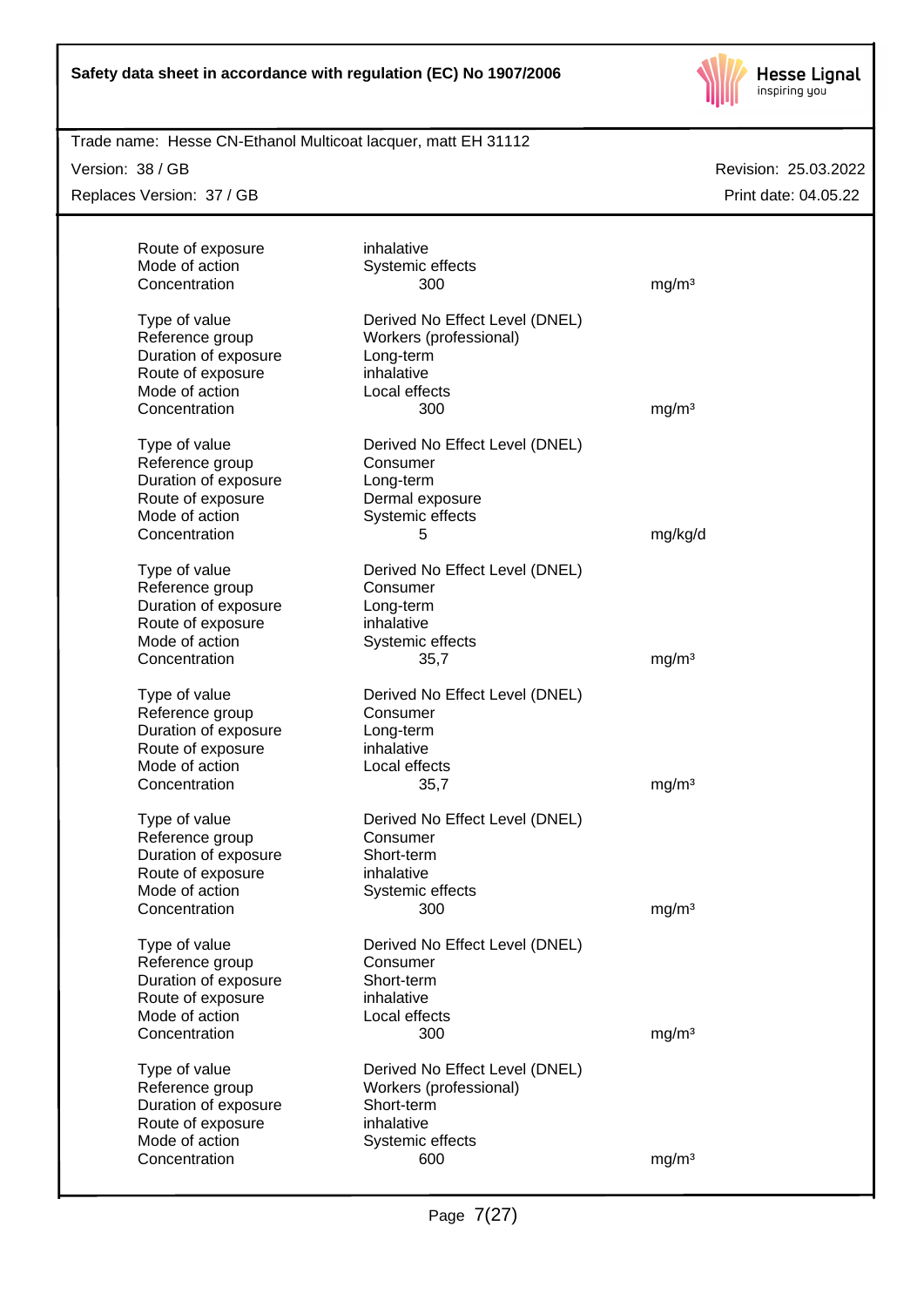| Safety data sheet in accordance with regulation (EC) No 1907/2006 |
|-------------------------------------------------------------------|
|-------------------------------------------------------------------|



| Trade name: Hesse CN-Ethanol Multicoat lacquer, matt EH 31112 |                                |                      |
|---------------------------------------------------------------|--------------------------------|----------------------|
| Version: 38 / GB                                              |                                | Revision: 25.03.2022 |
| Replaces Version: 37 / GB                                     |                                | Print date: 04.05.22 |
|                                                               |                                |                      |
| Type of value                                                 | Derived No Effect Level (DNEL) |                      |
| Reference group                                               | Workers (professional)         |                      |
| Duration of exposure                                          | Short-term                     |                      |
| Route of exposure                                             | inhalative                     |                      |
| Mode of action                                                | Local effects                  |                      |
| Concentration                                                 | 600                            | mg/m <sup>3</sup>    |
| n-butyl acetate                                               |                                |                      |
| Type of value                                                 | Derived No Effect Level (DNEL) |                      |
| Reference group                                               | Workers (professional)         |                      |
| Duration of exposure                                          | Long-term                      |                      |
| Route of exposure                                             | Dermal exposure                |                      |
| Mode of action                                                | Systemic effects               |                      |
| Concentration                                                 | 11                             | mg/kg/d              |
|                                                               |                                |                      |
| Type of value                                                 | Derived No Effect Level (DNEL) |                      |
| Reference group                                               | Workers (professional)         |                      |
| Duration of exposure                                          | Short-term                     |                      |
| Route of exposure                                             | inhalative                     |                      |
| Mode of action                                                | Systemic effects               |                      |
| Concentration                                                 | 600                            | mg/m <sup>3</sup>    |
| Type of value                                                 | Derived No Effect Level (DNEL) |                      |
| Reference group                                               | Workers (professional)         |                      |
| Duration of exposure                                          | Short-term                     |                      |
| Route of exposure                                             | inhalative                     |                      |
| Mode of action                                                | Local effects                  |                      |
|                                                               |                                |                      |
| Concentration                                                 | 600                            | mg/m <sup>3</sup>    |
| Type of value                                                 | Derived No Effect Level (DNEL) |                      |
| Reference group                                               | Workers (professional)         |                      |
| Duration of exposure                                          | Long-term                      |                      |
| Route of exposure                                             | inhalative                     |                      |
| Mode of action                                                | Local effects                  |                      |
| Concentration                                                 | 300                            | mg/m <sup>3</sup>    |
| Type of value                                                 | Derived No Effect Level (DNEL) |                      |
| Reference group                                               | Workers (professional)         |                      |
| Duration of exposure                                          | Long-term                      |                      |
| Route of exposure                                             | inhalative                     |                      |
| Mode of action                                                | Systemic effects               |                      |
| Concentration                                                 | 300                            | mg/m <sup>3</sup>    |
|                                                               |                                |                      |
| Type of value                                                 | Derived No Effect Level (DNEL) |                      |
| Reference group                                               | Consumer                       |                      |
| Duration of exposure                                          | Long-term                      |                      |
| Route of exposure                                             | Dermal exposure                |                      |
| Mode of action                                                | Systemic effects               |                      |
| Concentration                                                 | 6                              | mg/kg/d              |
| Type of value                                                 | Derived No Effect Level (DNEL) |                      |
| Reference group                                               | Consumer                       |                      |
| Duration of exposure                                          | Long-term                      |                      |
|                                                               |                                |                      |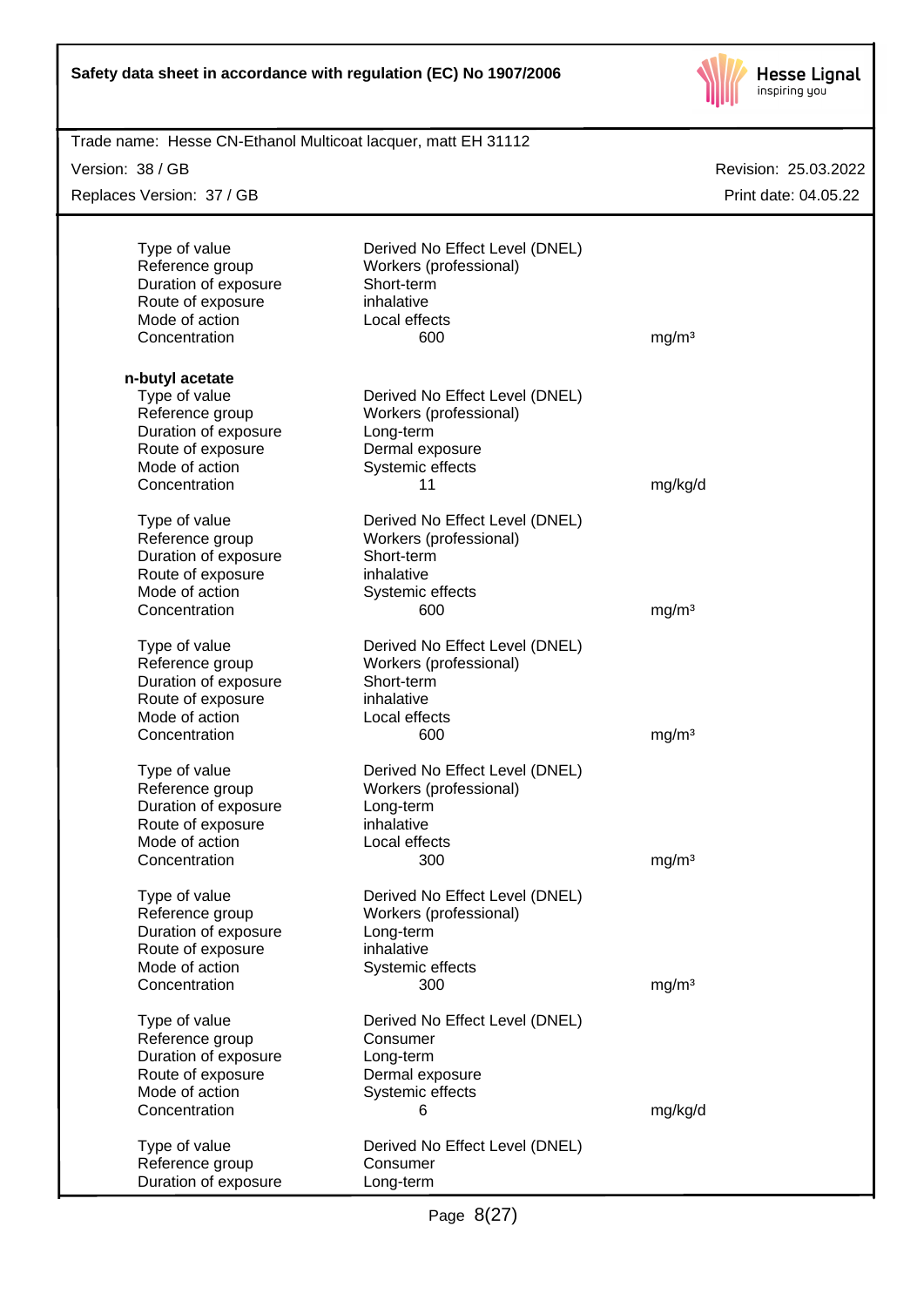

Trade name: Hesse CN-Ethanol Multicoat lacquer, matt EH 31112

Version: 38 / GB

Replaces Version: 37 / GB

| Route of exposure                                                                                                | Oral exposure                                                                                         |                   |
|------------------------------------------------------------------------------------------------------------------|-------------------------------------------------------------------------------------------------------|-------------------|
| Mode of action<br>Concentration                                                                                  | Systemic effects<br>2                                                                                 | mg/kg/d           |
| Type of value<br>Reference group<br>Duration of exposure<br>Route of exposure<br>Mode of action                  | Derived No Effect Level (DNEL)<br>Consumer<br>Short-term<br>inhalative<br>Systemic effects            |                   |
| Concentration                                                                                                    | 300                                                                                                   | mg/m <sup>3</sup> |
| Type of value<br>Reference group<br>Duration of exposure<br>Route of exposure<br>Mode of action<br>Concentration | Derived No Effect Level (DNEL)<br>Consumer<br>Short-term<br>inhalative<br>Local effects<br>300        | mg/m <sup>3</sup> |
|                                                                                                                  |                                                                                                       |                   |
| Type of value<br>Reference group<br>Duration of exposure<br>Route of exposure<br>Mode of action                  | Derived No Effect Level (DNEL)<br>Consumer<br>Long-term<br>inhalative<br>Systemic effects             |                   |
| Concentration                                                                                                    | 35,7                                                                                                  | mg/m <sup>3</sup> |
| Type of value<br>Reference group<br>Duration of exposure<br>Route of exposure<br>Mode of action                  | Derived No Effect Level (DNEL)<br>Consumer<br>Long-term<br>inhalative<br>Local effects                |                   |
| Concentration                                                                                                    | 35,7                                                                                                  | mg/m <sup>3</sup> |
| Type of value<br>Reference group<br>Duration of exposure<br>Route of exposure<br>Mode of action<br>Concentration | Derived No Effect Level (DNEL)<br>Consumer<br>Short term<br>oral<br>Specific effects<br>$\mathcal{P}$ | mg/kg/d           |
| Type of value                                                                                                    | Derived No Effect Level (DNEL)                                                                        |                   |
| Reference group<br>Duration of exposure<br>Route of exposure<br>Mode of action                                   | Consumer<br>Short term<br>Dermal exposure<br>Specific effects                                         |                   |
| Concentration                                                                                                    | 6                                                                                                     | mg/kg/d           |
| Type of value<br>Reference group<br>Duration of exposure<br>Route of exposure<br>Mode of action                  | Derived No Effect Level (DNEL)<br>Worker<br>Short term<br>Dermal exposure<br>Specific effects         |                   |
| Concentration                                                                                                    | 11                                                                                                    | mg/kg/d           |
|                                                                                                                  |                                                                                                       |                   |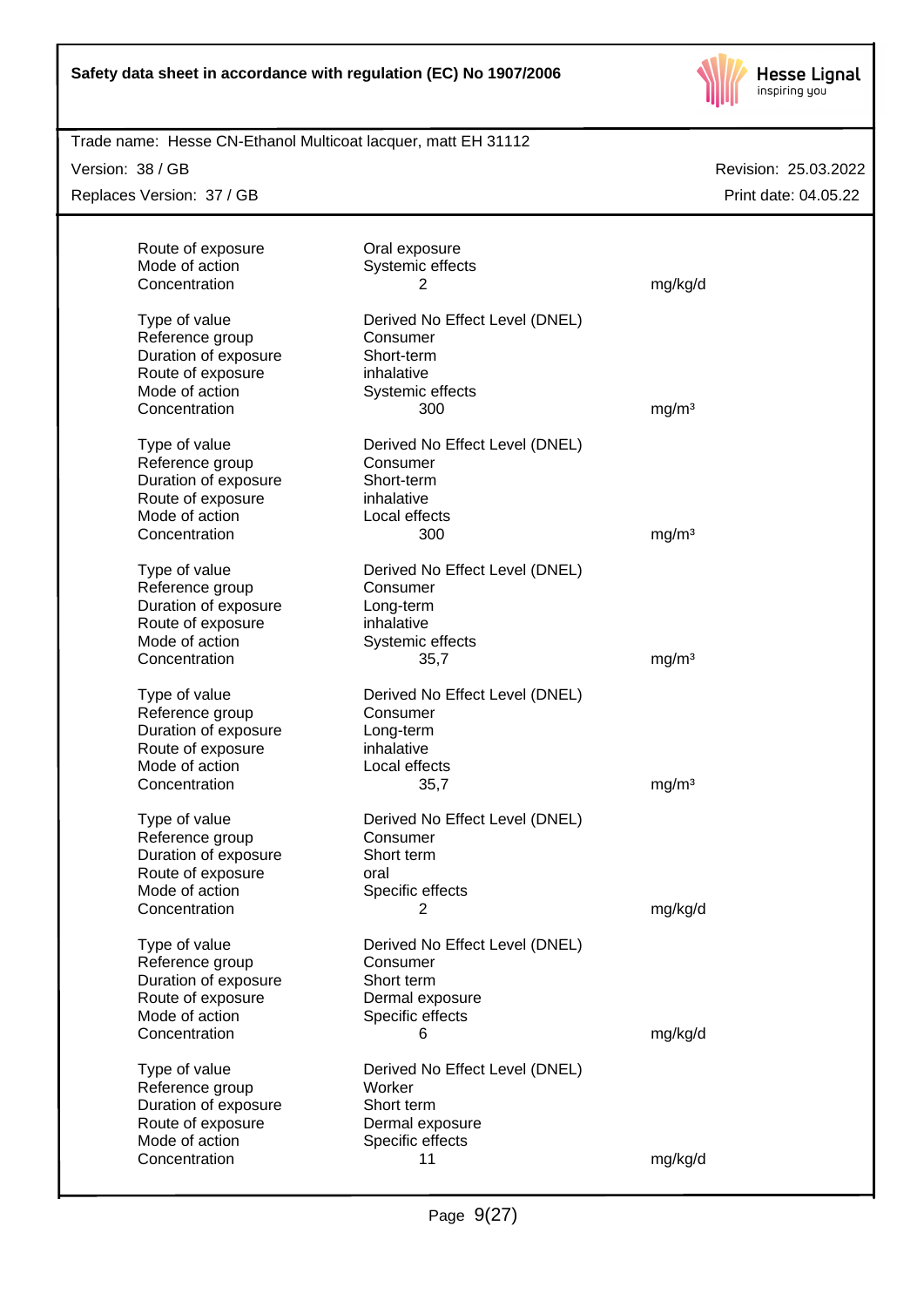

Trade name: Hesse CN-Ethanol Multicoat lacquer, matt EH 31112

Version: 38 / GB

Replaces Version: 37 / GB

| n-propanol                          |                                |                   |
|-------------------------------------|--------------------------------|-------------------|
| Type of value                       | Derived No Effect Level (DNEL) |                   |
| Reference group                     | Workers (professional)         |                   |
| Duration of exposure                | Long-term                      |                   |
| Route of exposure                   | Dermal exposure                |                   |
| Mode of action                      | Systemic effects               |                   |
| Concentration                       | 136                            | mg/kg             |
|                                     |                                |                   |
| Type of value                       | Derived No Effect Level (DNEL) |                   |
| Reference group                     | Workers (professional)         |                   |
| Duration of exposure                | Long-term                      |                   |
| Route of exposure                   | inhalative                     |                   |
| Mode of action<br>Concentration     | Systemic effects<br>268        |                   |
|                                     |                                | mg/m <sup>3</sup> |
| Type of value                       | Derived No Effect Level (DNEL) |                   |
| Reference group                     | Workers (professional)         |                   |
| Duration of exposure                | Short-term                     |                   |
| Route of exposure                   | inhalative                     |                   |
| Mode of action                      | Systemic effects               |                   |
| Concentration                       | 1723                           | mg/m <sup>3</sup> |
| Type of value                       | Derived No Effect Level (DNEL) |                   |
| Reference group                     | Consumer                       |                   |
| Duration of exposure                | Long-term                      |                   |
| Route of exposure                   | Dermal exposure                |                   |
| Mode of action                      | Systemic effects               |                   |
| Concentration                       | 81                             | mg/kg             |
|                                     |                                |                   |
| Type of value                       | Derived No Effect Level (DNEL) |                   |
| Reference group                     | Consumer                       |                   |
| Duration of exposure                | Long-term<br>inhalative        |                   |
| Route of exposure<br>Mode of action | Systemic effects               |                   |
| Concentration                       | 80                             | mg/m <sup>3</sup> |
|                                     |                                |                   |
| Type of value                       | Derived No Effect Level (DNEL) |                   |
| Reference group                     | Consumer                       |                   |
| Duration of exposure                | Short-term                     |                   |
| Route of exposure                   | inhalative                     |                   |
| Mode of action                      | Systemic effects               |                   |
| Concentration                       | 1036                           | mg/m <sup>3</sup> |
| Type of value                       | Derived No Effect Level (DNEL) |                   |
| Reference group                     | Consumer                       |                   |
| Duration of exposure                | Long-term                      |                   |
| Route of exposure                   | Oral exposure                  |                   |
| Mode of action                      | Systemic effects               |                   |
| Concentration                       | 61                             | mg/kg             |
|                                     |                                |                   |
| propan-2-ol<br>Type of value        | Derived No Effect Level (DNEL) |                   |
| Reference group                     | Workers (professional)         |                   |
|                                     |                                |                   |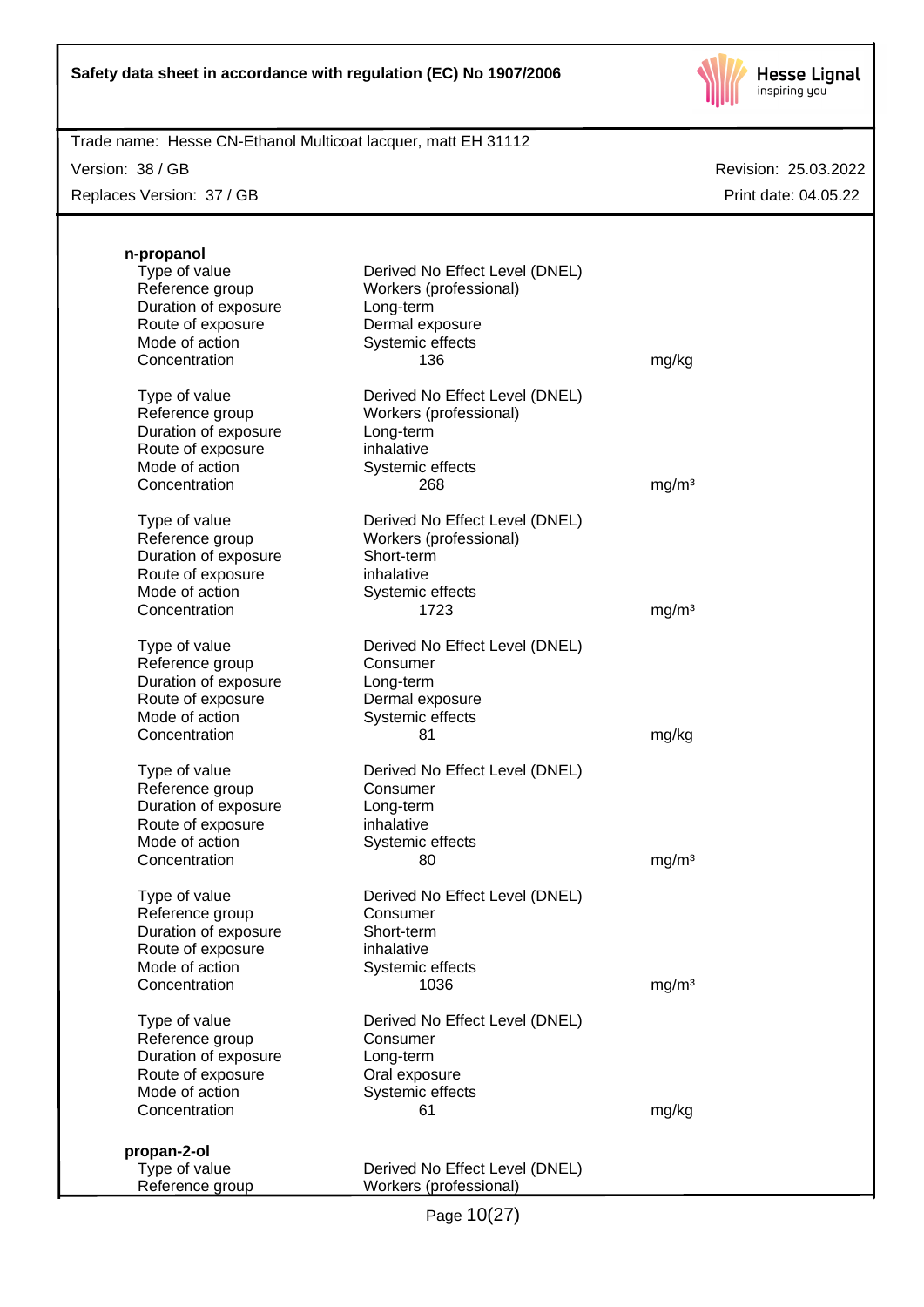

Trade name: Hesse CN-Ethanol Multicoat lacquer, matt EH 31112

Version: 38 / GB

Replaces Version: 37 / GB

|                   | Duration of exposure           | Long-term                      |                   |
|-------------------|--------------------------------|--------------------------------|-------------------|
| Route of exposure |                                | Dermal exposure                |                   |
| Mode of action    |                                | Chronic effects                |                   |
| Concentration     |                                | 888                            | mg/kg/d           |
| Type of value     |                                | Derived No Effect Level (DNEL) |                   |
| Reference group   |                                | Workers (professional)         |                   |
|                   | Duration of exposure           | Long-term                      |                   |
| Route of exposure |                                | inhalative                     |                   |
| Mode of action    |                                | Chronic effects                |                   |
| Concentration     |                                | 500                            | mg/m <sup>3</sup> |
| Type of value     |                                | Derived No Effect Level (DNEL) |                   |
| Reference group   |                                | Consumer                       |                   |
|                   | Duration of exposure           | Long-term                      |                   |
| Route of exposure |                                | inhalative                     |                   |
| Mode of action    |                                | Chronic effects                |                   |
| Concentration     |                                | 89                             | mg/m <sup>3</sup> |
| Type of value     |                                | Derived No Effect Level (DNEL) |                   |
| Reference group   |                                | Consumer                       |                   |
|                   | Duration of exposure           | Long-term                      |                   |
| Route of exposure |                                | Oral exposure                  |                   |
| Mode of action    |                                | Chronic effects                |                   |
| Concentration     |                                | 26                             | mg/kg/d           |
| Type of value     |                                | Derived No Effect Level (DNEL) |                   |
| Reference group   |                                | Consumer                       |                   |
|                   | Duration of exposure           | Long-term                      |                   |
| Route of exposure |                                | Dermal exposure                |                   |
| Mode of action    |                                | Systemic effects               |                   |
| Concentration     |                                | 319                            | mg/kg/d           |
|                   |                                |                                |                   |
|                   | 2-ethoxy-1-methylethyl acetate |                                |                   |
| Type of value     |                                | Derived No Effect Level (DNEL) |                   |
| Reference group   |                                | Workers (professional)         |                   |
|                   | Duration of exposure           | Short-term                     |                   |
| Route of exposure |                                | inhalative                     |                   |
| Mode of action    |                                | Systemic effects               |                   |
| Concentration     |                                | 608                            | mg/m <sup>3</sup> |
| Type of value     |                                | Derived No Effect Level (DNEL) |                   |
| Reference group   |                                | Workers (professional)         |                   |
|                   | Duration of exposure           | Long-term                      |                   |
| Route of exposure |                                | Dermal exposure                |                   |
| Mode of action    |                                | Systemic effects               |                   |
| Concentration     |                                | 103                            | mg/kg/d           |
| Type of value     |                                | Derived No Effect Level (DNEL) |                   |
| Reference group   |                                | Workers (professional)         |                   |
|                   | Duration of exposure           | Long-term                      |                   |
| Route of exposure |                                | inhalative                     |                   |
| Mode of action    |                                | Systemic effects               |                   |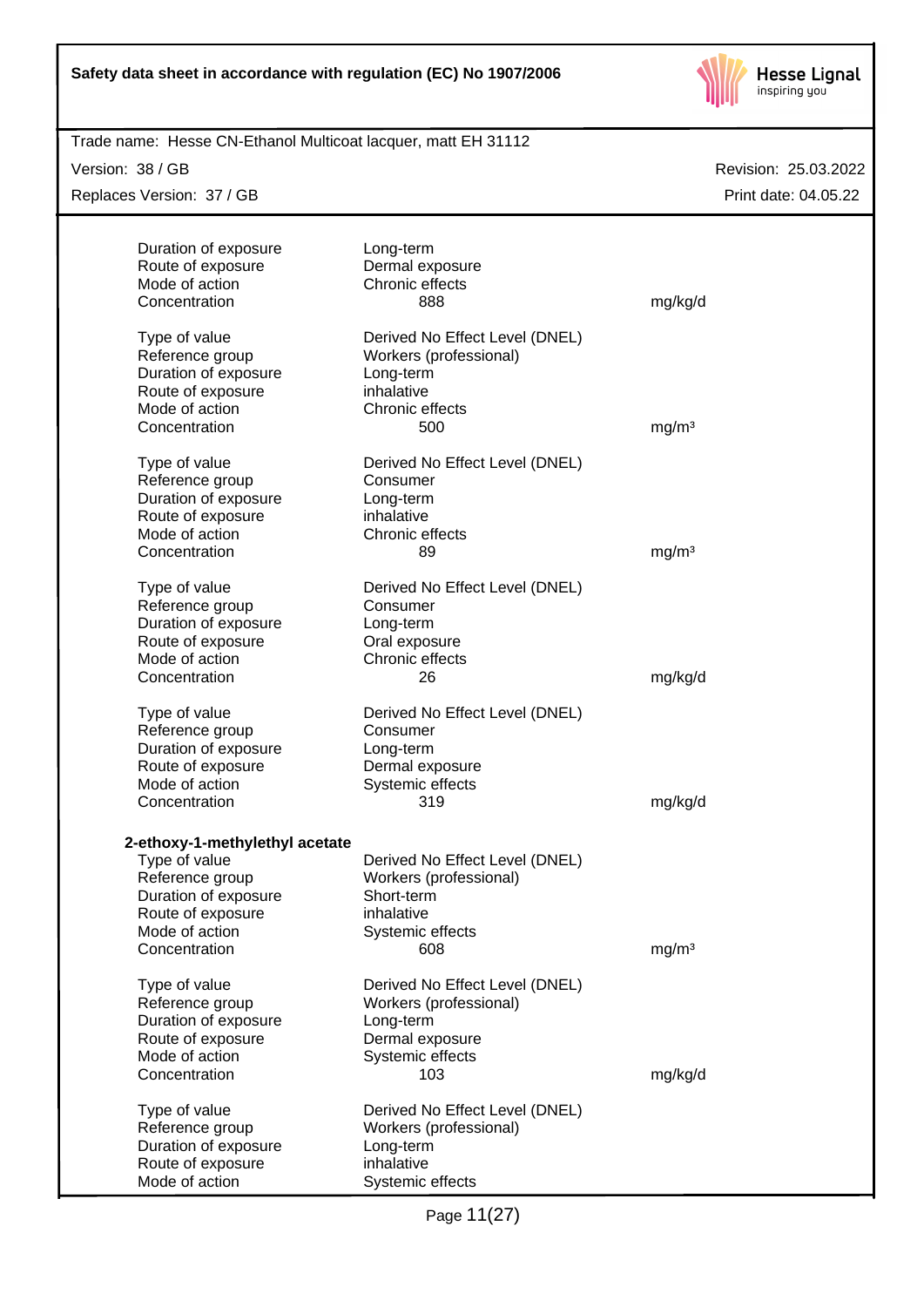

#### Trade name: Hesse CN-Ethanol Multicoat lacquer, matt EH 31112

Version: 38 / GB

Replaces Version: 37 / GB

| Type of value<br>Derived No Effect Level (DNEL)<br>Reference group<br>Consumer<br>Duration of exposure<br>Short-term<br>Route of exposure<br>inhalative<br>Mode of action<br>Systemic effects<br>Concentration<br>mg/m <sup>3</sup><br>365<br>Type of value<br>Derived No Effect Level (DNEL)<br>Reference group<br>Consumer<br>Duration of exposure<br>Long-term<br>Route of exposure<br>Dermal exposure<br>Mode of action<br>Systemic effects<br>Concentration<br>mg/kg/d<br>62<br>Type of value<br>Derived No Effect Level (DNEL)<br>Reference group<br>Consumer<br>Duration of exposure<br>Long-term<br>Route of exposure<br>inhalative<br>Mode of action<br>Systemic effects<br>Concentration<br>181<br>mg/m <sup>3</sup><br>Type of value<br>Derived No Effect Level (DNEL)<br>Reference group<br>Consumer<br>Duration of exposure<br>Long-term<br>Route of exposure<br>Oral exposure<br>Mode of action<br>Systemic effects<br>Concentration<br>mg/kg/d<br>13,1<br>ethanol<br>Derived No Effect Level (DNEL)<br>Type of value<br>Workers (industrial)<br>Reference group<br>Duration of exposure<br>Short-term<br>Route of exposure<br>inhalative<br>Mode of action<br>Local effects<br>Concentration<br>1900<br>mg/m <sup>3</sup><br>Type of value<br>Derived No Effect Level (DNEL)<br>Reference group<br>Workers (industrial)<br>Duration of exposure<br>Long-term<br>Route of exposure<br>Dermal exposure<br>Systemic effects<br>Mode of action<br>Concentration<br>343<br>mg/kg/d<br>Type of value<br>Derived No Effect Level (DNEL)<br>Reference group<br>Workers (industrial)<br>Duration of exposure<br>Long-term<br>Route of exposure<br>inhalative<br>Mode of action<br>Systemic effects<br>Concentration<br>mg/m <sup>3</sup><br>960<br>Type of value<br>Derived No Effect Level (DNEL) | Concentration | 302 | mg/m <sup>3</sup> |
|----------------------------------------------------------------------------------------------------------------------------------------------------------------------------------------------------------------------------------------------------------------------------------------------------------------------------------------------------------------------------------------------------------------------------------------------------------------------------------------------------------------------------------------------------------------------------------------------------------------------------------------------------------------------------------------------------------------------------------------------------------------------------------------------------------------------------------------------------------------------------------------------------------------------------------------------------------------------------------------------------------------------------------------------------------------------------------------------------------------------------------------------------------------------------------------------------------------------------------------------------------------------------------------------------------------------------------------------------------------------------------------------------------------------------------------------------------------------------------------------------------------------------------------------------------------------------------------------------------------------------------------------------------------------------------------------------------------------------------------------------------------------------------------------------------|---------------|-----|-------------------|
|                                                                                                                                                                                                                                                                                                                                                                                                                                                                                                                                                                                                                                                                                                                                                                                                                                                                                                                                                                                                                                                                                                                                                                                                                                                                                                                                                                                                                                                                                                                                                                                                                                                                                                                                                                                                          |               |     |                   |
|                                                                                                                                                                                                                                                                                                                                                                                                                                                                                                                                                                                                                                                                                                                                                                                                                                                                                                                                                                                                                                                                                                                                                                                                                                                                                                                                                                                                                                                                                                                                                                                                                                                                                                                                                                                                          |               |     |                   |
|                                                                                                                                                                                                                                                                                                                                                                                                                                                                                                                                                                                                                                                                                                                                                                                                                                                                                                                                                                                                                                                                                                                                                                                                                                                                                                                                                                                                                                                                                                                                                                                                                                                                                                                                                                                                          |               |     |                   |
|                                                                                                                                                                                                                                                                                                                                                                                                                                                                                                                                                                                                                                                                                                                                                                                                                                                                                                                                                                                                                                                                                                                                                                                                                                                                                                                                                                                                                                                                                                                                                                                                                                                                                                                                                                                                          |               |     |                   |
|                                                                                                                                                                                                                                                                                                                                                                                                                                                                                                                                                                                                                                                                                                                                                                                                                                                                                                                                                                                                                                                                                                                                                                                                                                                                                                                                                                                                                                                                                                                                                                                                                                                                                                                                                                                                          |               |     |                   |
|                                                                                                                                                                                                                                                                                                                                                                                                                                                                                                                                                                                                                                                                                                                                                                                                                                                                                                                                                                                                                                                                                                                                                                                                                                                                                                                                                                                                                                                                                                                                                                                                                                                                                                                                                                                                          |               |     |                   |
|                                                                                                                                                                                                                                                                                                                                                                                                                                                                                                                                                                                                                                                                                                                                                                                                                                                                                                                                                                                                                                                                                                                                                                                                                                                                                                                                                                                                                                                                                                                                                                                                                                                                                                                                                                                                          |               |     |                   |
|                                                                                                                                                                                                                                                                                                                                                                                                                                                                                                                                                                                                                                                                                                                                                                                                                                                                                                                                                                                                                                                                                                                                                                                                                                                                                                                                                                                                                                                                                                                                                                                                                                                                                                                                                                                                          |               |     |                   |
|                                                                                                                                                                                                                                                                                                                                                                                                                                                                                                                                                                                                                                                                                                                                                                                                                                                                                                                                                                                                                                                                                                                                                                                                                                                                                                                                                                                                                                                                                                                                                                                                                                                                                                                                                                                                          |               |     |                   |
|                                                                                                                                                                                                                                                                                                                                                                                                                                                                                                                                                                                                                                                                                                                                                                                                                                                                                                                                                                                                                                                                                                                                                                                                                                                                                                                                                                                                                                                                                                                                                                                                                                                                                                                                                                                                          |               |     |                   |
|                                                                                                                                                                                                                                                                                                                                                                                                                                                                                                                                                                                                                                                                                                                                                                                                                                                                                                                                                                                                                                                                                                                                                                                                                                                                                                                                                                                                                                                                                                                                                                                                                                                                                                                                                                                                          |               |     |                   |
|                                                                                                                                                                                                                                                                                                                                                                                                                                                                                                                                                                                                                                                                                                                                                                                                                                                                                                                                                                                                                                                                                                                                                                                                                                                                                                                                                                                                                                                                                                                                                                                                                                                                                                                                                                                                          |               |     |                   |
|                                                                                                                                                                                                                                                                                                                                                                                                                                                                                                                                                                                                                                                                                                                                                                                                                                                                                                                                                                                                                                                                                                                                                                                                                                                                                                                                                                                                                                                                                                                                                                                                                                                                                                                                                                                                          |               |     |                   |
|                                                                                                                                                                                                                                                                                                                                                                                                                                                                                                                                                                                                                                                                                                                                                                                                                                                                                                                                                                                                                                                                                                                                                                                                                                                                                                                                                                                                                                                                                                                                                                                                                                                                                                                                                                                                          |               |     |                   |
|                                                                                                                                                                                                                                                                                                                                                                                                                                                                                                                                                                                                                                                                                                                                                                                                                                                                                                                                                                                                                                                                                                                                                                                                                                                                                                                                                                                                                                                                                                                                                                                                                                                                                                                                                                                                          |               |     |                   |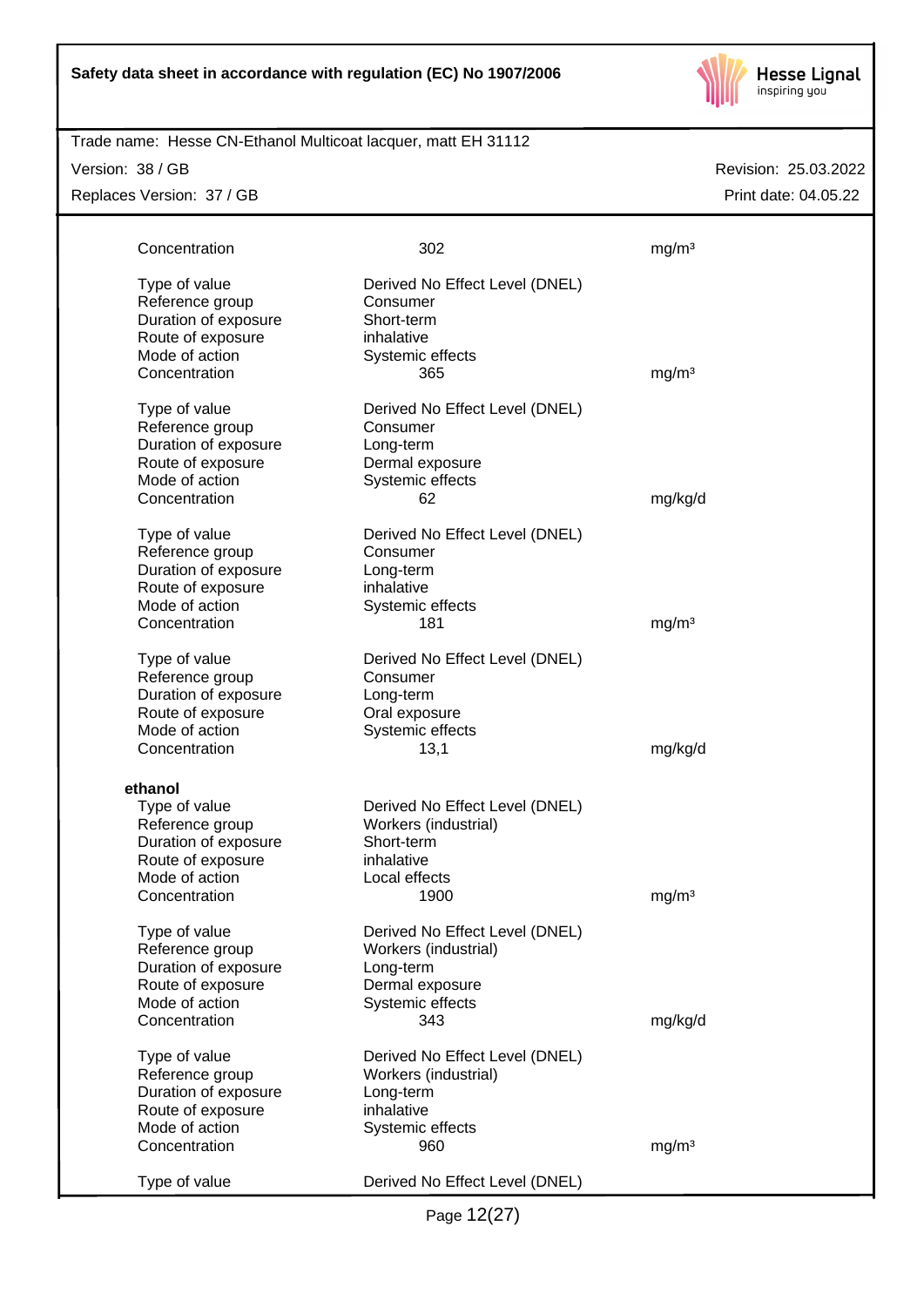

Trade name: Hesse CN-Ethanol Multicoat lacquer, matt EH 31112

Version: 38 / GB

Replaces Version: 37 / GB

Revision: 25.03.2022 Print date: 04.05.22

| Reference group                                 | Consumer                       |                   |
|-------------------------------------------------|--------------------------------|-------------------|
| Duration of exposure                            | Short-term                     |                   |
| Route of exposure                               | inhalative                     |                   |
| Mode of action                                  | Acute effects                  |                   |
| Concentration                                   | 960                            | mg/m <sup>3</sup> |
|                                                 |                                |                   |
| Type of value                                   | Derived No Effect Level (DNEL) |                   |
| Reference group                                 | Consumer                       |                   |
| Duration of exposure                            | Long-term                      |                   |
| Route of exposure                               | Dermal exposure                |                   |
| Mode of action                                  | Systemic effects               |                   |
| Concentration                                   | 206                            | mg/kg/d           |
|                                                 | Derived No Effect Level (DNEL) |                   |
| Type of value<br>Reference group                | Consumer                       |                   |
| Duration of exposure                            |                                |                   |
| Route of exposure                               | Long-term<br>inhalative        |                   |
| Mode of action                                  |                                |                   |
| Concentration                                   | Systemic effects<br>114        |                   |
|                                                 |                                | mg/m <sup>3</sup> |
| Type of value                                   | Derived No Effect Level (DNEL) |                   |
| Reference group                                 | Consumer                       |                   |
| Duration of exposure                            | Long-term                      |                   |
| Route of exposure                               | Oral exposure                  |                   |
| Mode of action                                  | Systemic effects               |                   |
| Concentration                                   | 87                             | mg/kg/d           |
|                                                 |                                |                   |
| <b>Predicted No Effect Concentration (PNEC)</b> |                                |                   |
| isobutyl acetate                                |                                |                   |
| Type of value                                   | <b>PNEC</b>                    |                   |
| <b>Type</b>                                     | Freshwater                     |                   |
| Concentration                                   | 0,17                           | mg/l              |
|                                                 |                                |                   |
| Type of value                                   | PNEC                           |                   |
| <b>Type</b>                                     | Saltwater                      |                   |
| Concentration                                   | 0,017                          | mg/l              |
| Type of value                                   | <b>PNEC</b>                    |                   |
| <b>Type</b>                                     | Water                          |                   |
| Conditions                                      | sporadic release               |                   |
| Concentration                                   | 0,34                           | mg/l              |
|                                                 |                                |                   |
| Type of value                                   | <b>PNEC</b>                    |                   |
| <b>Type</b>                                     | Sewage treatment plant (STP)   |                   |
| Concentration                                   | 200                            | mg/l              |
|                                                 | <b>PNEC</b>                    |                   |
| Type of value                                   | Fresh water sediment           |                   |
| <b>Type</b><br>Concentration                    |                                |                   |
|                                                 | 0,877                          | mg/kg             |

Type of value **PNEC** Type saltwater sediment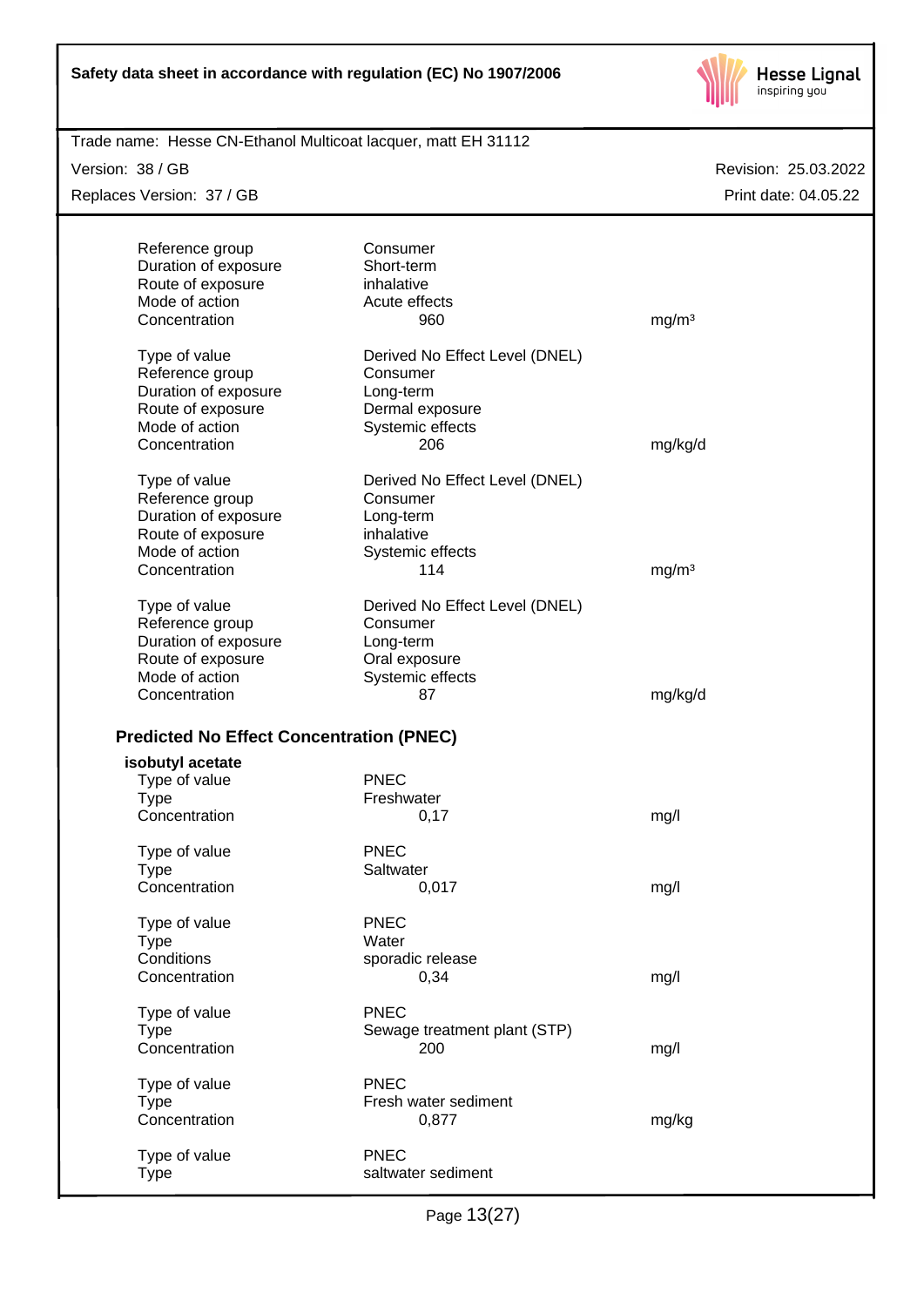

Trade name: Hesse CN-Ethanol Multicoat lacquer, matt EH 31112

Version: 38 / GB

Replaces Version: 37 / GB

| Concentration                                                    |                           | 0,0877                               | mg/kg |
|------------------------------------------------------------------|---------------------------|--------------------------------------|-------|
| Type of value<br><b>Type</b><br>Concentration                    | <b>PNEC</b><br>Soil       | 0,0755                               | mg/kg |
| n-butyl acetate<br>Type of value<br><b>Type</b><br>Concentration | PNEC<br>Freshwater        | 0,18                                 | mg/l  |
| Type of value<br><b>Type</b><br>Concentration                    | <b>PNEC</b><br>Saltwater  | 0,018                                | mg/l  |
| Type of value<br><b>Type</b><br>Concentration                    | <b>PNEC</b>               | Sewage treatment plant (STP)<br>35,6 | mg/l  |
| Type of value<br><b>Type</b><br>Conditions<br>Concentration      | <b>PNEC</b><br>Water      | sporadic release<br>0,36             | mg/l  |
| Type of value<br><b>Type</b><br>Concentration                    | <b>PNEC</b>               | Fresh water sediment<br>0,981        | mg/kg |
| Type of value<br><b>Type</b><br>Concentration                    | <b>PNEC</b>               | saltwater sediment<br>0,0981         | mg/l  |
| Type of value<br><b>Type</b><br>Concentration                    | <b>PNEC</b><br>Soil       | 0,0903                               | mg/kg |
| n-propanol<br>Type of value<br><b>Type</b><br>Concentration      | <b>PNEC</b><br>Freshwater | 10                                   | mg/l  |
| Type of value<br><b>Type</b><br>Concentration                    | <b>PNEC</b>               | Sewage treatment plant (STP)<br>96   | mg/l  |
| Type of value<br><b>Type</b><br>Concentration                    | <b>PNEC</b><br>Soil       | 2,2                                  | mg/kg |
| Type of value<br><b>Type</b><br>Concentration                    | <b>PNEC</b>               | saltwater sediment<br>2,28           | mg/kg |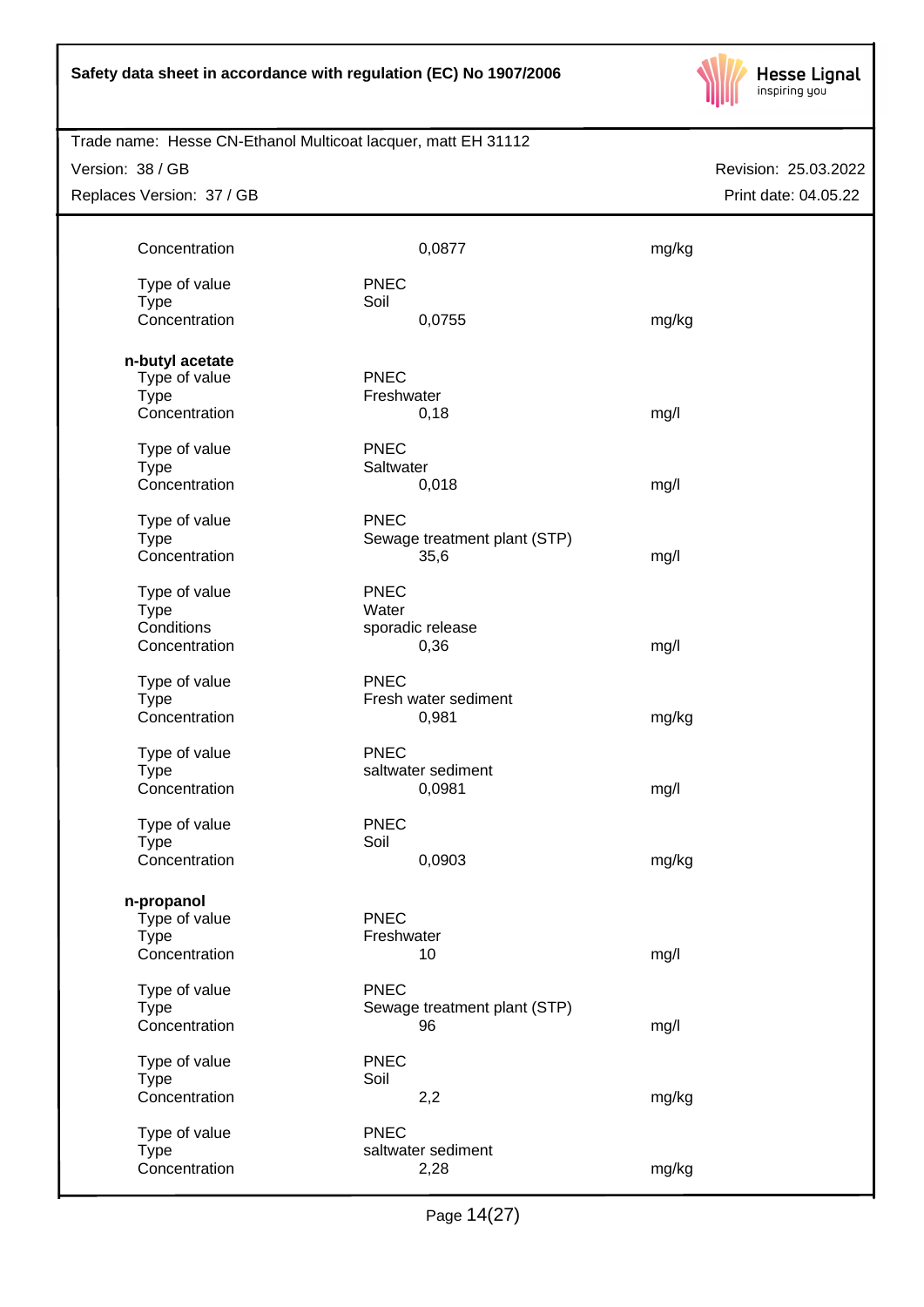

Trade name: Hesse CN-Ethanol Multicoat lacquer, matt EH 31112

Version: 38 / GB

Replaces Version: 37 / GB

|             | Type of value                  | <b>PNEC</b> |                              |       |
|-------------|--------------------------------|-------------|------------------------------|-------|
| <b>Type</b> |                                |             | Fresh water sediment         |       |
|             | Concentration                  |             | 22,8                         | mg/kg |
|             | Type of value                  | <b>PNEC</b> |                              |       |
| Conditions  |                                |             | sporadic release             |       |
|             | Concentration                  |             | 10                           | mg/l  |
|             |                                |             |                              |       |
|             | Type of value                  | <b>PNEC</b> |                              |       |
| <b>Type</b> |                                | Saltwater   |                              |       |
|             | Concentration                  |             | 1                            | mg/l  |
|             |                                |             |                              |       |
| propan-2-ol |                                | <b>PNEC</b> |                              |       |
| <b>Type</b> | Type of value                  | Freshwater  |                              |       |
|             | Concentration                  |             | 140,9                        | mg/l  |
|             |                                |             |                              |       |
|             | Type of value                  | <b>PNEC</b> |                              |       |
| <b>Type</b> |                                | Saltwater   |                              |       |
|             | Concentration                  |             | 140,9                        | mg/l  |
|             | Type of value                  | <b>PNEC</b> |                              |       |
| Conditions  |                                |             | sporadic release             |       |
|             | Concentration                  |             | 140,9                        | mg/l  |
|             |                                |             |                              |       |
|             | Type of value                  | <b>PNEC</b> |                              |       |
| <b>Type</b> |                                |             | Fresh water sediment         |       |
|             | Concentration                  |             | 552                          | mg/kg |
|             | Type of value                  | <b>PNEC</b> |                              |       |
| <b>Type</b> |                                |             | saltwater sediment           |       |
|             | Concentration                  |             | 552                          | mg/kg |
|             |                                |             |                              |       |
|             | Type of value                  | <b>PNEC</b> |                              |       |
| <b>Type</b> |                                | Soil        |                              |       |
|             | Concentration                  |             | 28                           | mg/kg |
|             | Type of value                  | <b>PNEC</b> |                              |       |
| Type        |                                |             | Sewage treatment plant (STP) |       |
|             | Concentration                  |             | 2251                         | mg/l  |
|             |                                |             |                              |       |
|             | 2-ethoxy-1-methylethyl acetate |             |                              |       |
|             | Type of value                  | <b>PNEC</b> |                              |       |
| <b>Type</b> | Concentration                  | Freshwater  |                              |       |
|             |                                |             | 1,3                          | mg/l  |
|             | Type of value                  | <b>PNEC</b> |                              |       |
| <b>Type</b> |                                | Saltwater   |                              |       |
|             | Concentration                  |             | 0,13                         | mg/l  |
|             | Type of value                  | <b>PNEC</b> |                              |       |
| <b>Type</b> |                                |             | Fresh water sediment         |       |
|             | Concentration                  |             | 6,4                          | mg/kg |
|             |                                |             |                              |       |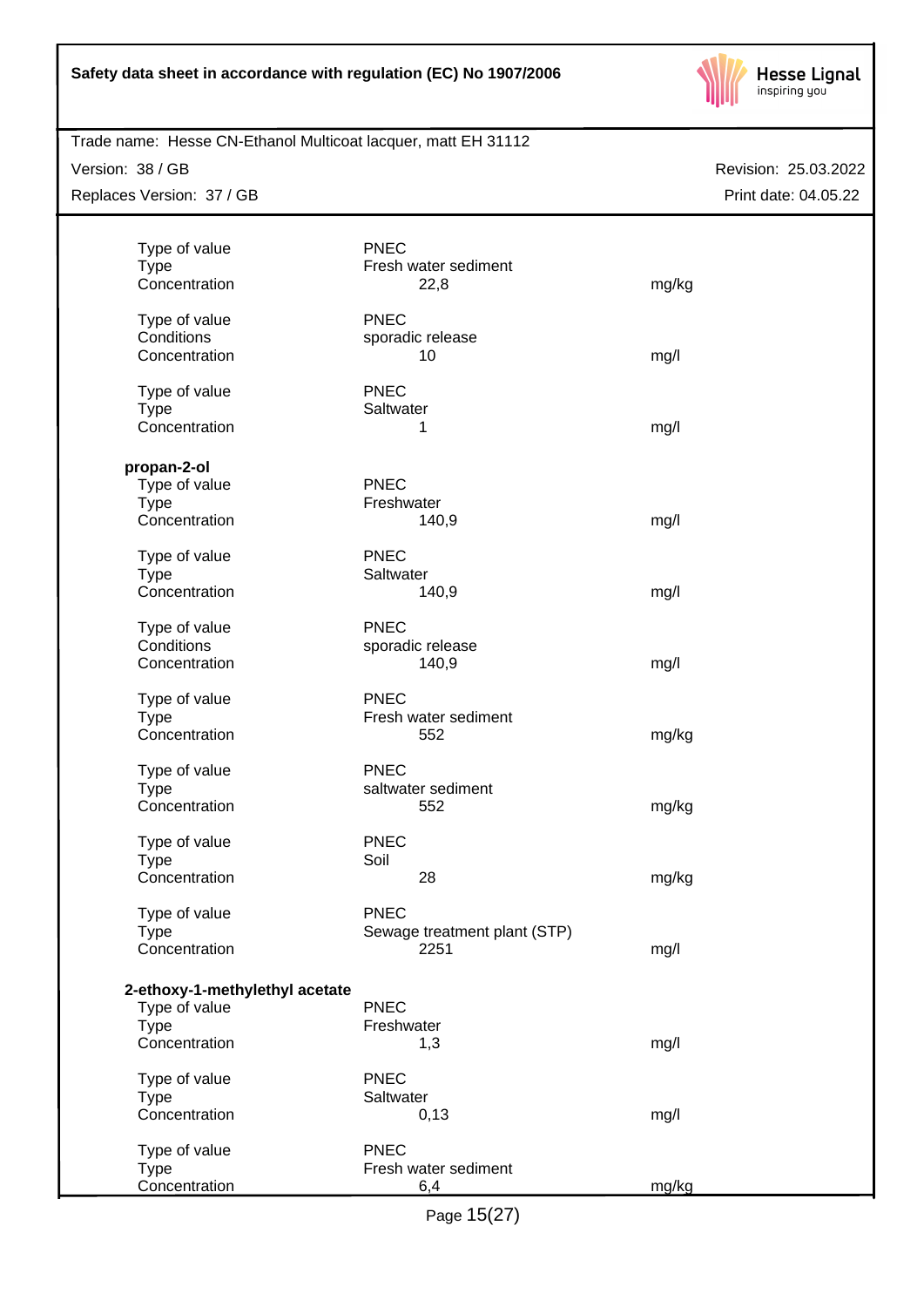

Trade name: Hesse CN-Ethanol Multicoat lacquer, matt EH 31112

Version: 38 / GB

Replaces Version: 37 / GB

Revision: 25.03.2022 Print date: 04.05.22

| Type of value<br><b>Type</b><br>Concentration            | <b>PNEC</b><br>saltwater sediment<br>0,64           | mg/kg |
|----------------------------------------------------------|-----------------------------------------------------|-------|
| Type of value<br><b>Type</b><br>Concentration            | <b>PNEC</b><br>Soil<br>1,34                         | mg/kg |
| Type of value<br><b>Type</b><br>Concentration            | <b>PNEC</b><br>Sewage treatment plant (STP)<br>62,5 | mg/l  |
|                                                          |                                                     |       |
| ethanol<br>Type of value<br><b>Type</b><br>Concentration | <b>PNEC</b><br>Freshwater<br>0,96                   | mg/l  |
| Type of value<br><b>Type</b><br>Concentration            | <b>PNEC</b><br>marine water<br>0,79                 | mg/l  |
| Type of value<br>Conditions<br>Concentration             | <b>PNEC</b><br>sporadic release<br>2,75             | mg/l  |
| Type of value<br><b>Type</b><br>Concentration            | <b>PNEC</b><br>Sewage treatment plant (STP)<br>580  | mg/l  |
| Type of value<br><b>Type</b><br>Concentration            | <b>PNEC</b><br>Fresh water sediment<br>3,6          | mg/kg |
| Type of value<br><b>Type</b><br>Concentration            | <b>PNEC</b><br>saltwater sediment<br>2,9            | mg/kg |
| Type of value<br><b>Type</b><br>Concentration            | <b>PNEC</b><br>Soil<br>0,63                         | mg/kg |

# **8.2. Exposure controls**

# **Exposure controls**

Users are advised to consider national Occupational Exposure Limits or other equivalent values. Provide for sufficient ventilation. This can be achieved by local exhaust or general exhaust air collection. Wear a suitable respirator if the ventilation is not sufficient to keep the solvent vapour concentration below the occupational limit values.

# **Respiratory protection**

Avoid inhalation of vapour and spray mist. Use breathing apparatus if exposed to vapours/dust/aerosol. Recommended Filter type: Respiratory protection mask with combination filter A/P2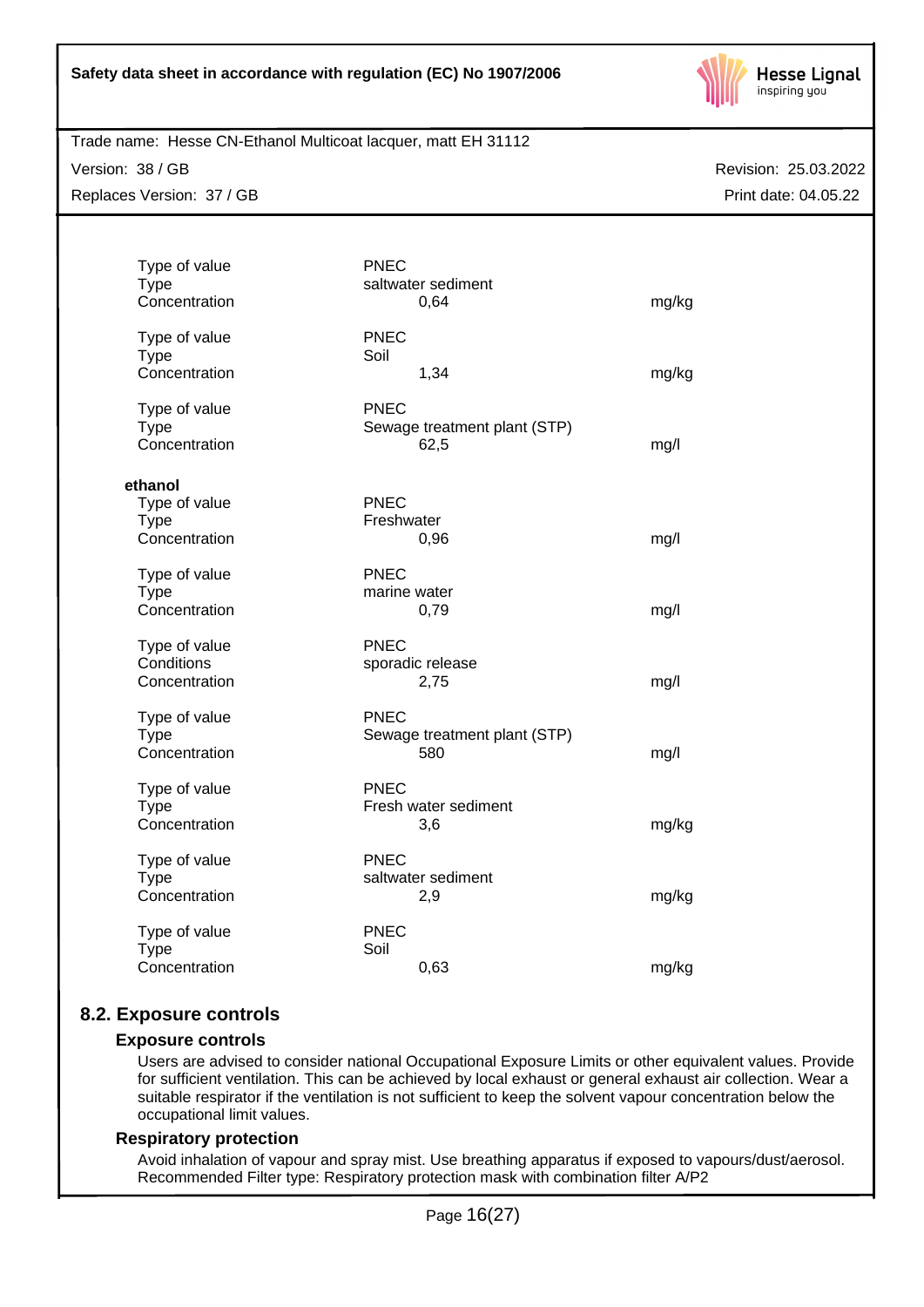

Version: 38 / GB

Replaces Version: 37 / GB

Revision: 25.03.2022 Print date: 04.05.22

# **Hand protection**

Protective gloves complying with EN 374.

Glove material

Multilayer gloves made from

Appropriate Material Fluorinated rubber / butyl-rubber Material thickness  $\rangle = 0.7$  mm

| שטאושוניות וויסודוני |  | .   |
|----------------------|--|-----|
| Breakthrough time    |  | min |

This recommendation is valid only for the product named in this safety data sheet supplied by us, and only for the indicated intended use purposes.

For special purposes, it is recommended to check the resistance to chemicals of the protective gloves mentioned above together with the supplier of these gloves.

The instructions and information provided by the glove manufacturer on use, storage, maintenance and replacement must be followed.

The breakthrough time must be greater than the end use time of the product.

Gloves should be replaced regularly and if there is any sign of damage to the glove material.

The performance or effectiveness of the glove may be reduced by physical/chemical damage and poor maintenance.

# **Eye protection**

Wear eye glasses with side protection according to EN 166.

# **Body protection**

Wear suitable protective clothing. Remove contaminated clothing and wash it before reuse. Wash hands before breaks and after work.

# **9. Physical and chemical properties**

# **9.1. Information on basic physical and chemical properties**

| <b>Form</b>                                        | liquid         |    |     |                 |
|----------------------------------------------------|----------------|----|-----|-----------------|
| <b>Colour</b>                                      | colourless     |    |     |                 |
| Odour                                              | alcohol-like   |    |     |                 |
| <b>Odour threshold</b>                             |                |    |     |                 |
| <b>Remarks</b>                                     | not determined |    |     |                 |
| <b>Melting point</b>                               |                |    |     |                 |
| Remarks                                            | not determined |    |     |                 |
| <b>Freezing point</b>                              |                |    |     |                 |
| Remarks                                            | not determined |    |     |                 |
| Initial boiling point and boiling range            |                |    |     |                 |
| Value                                              | 78             | to | 190 | $\rm ^{\circ}C$ |
| <b>Flash point</b>                                 |                |    |     |                 |
| Value                                              | 10             |    |     | $^{\circ}C$     |
| <b>Evaporation rate</b>                            |                |    |     |                 |
| Remarks                                            | not determined |    |     |                 |
| <b>Flammability (solid, gas)</b><br>not determined |                |    |     |                 |
| Upper/lower flammability or explosive limits       |                |    |     |                 |
| Remarks                                            | not determined |    |     |                 |
| Vapour pressure                                    |                |    |     |                 |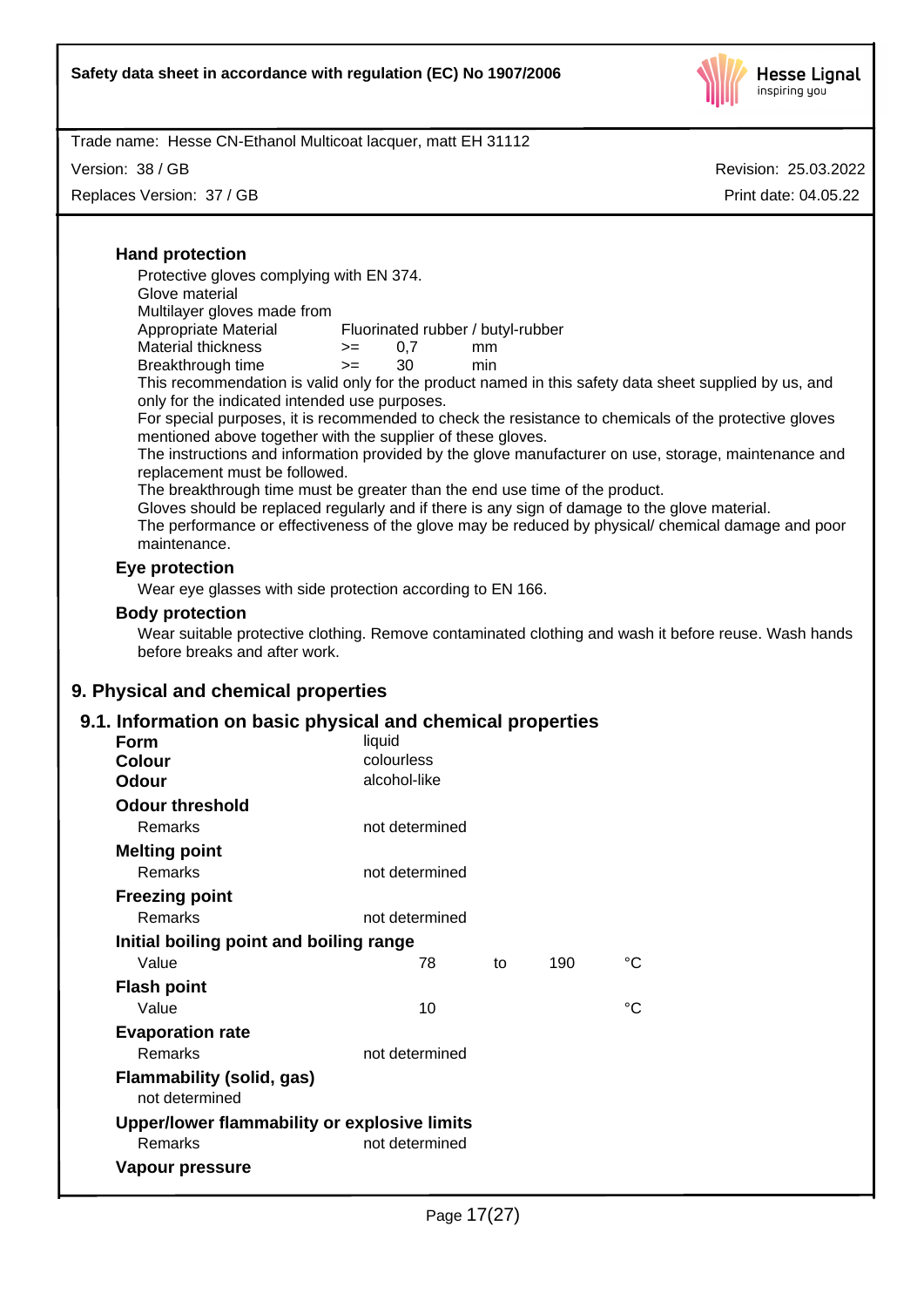

Trade name: Hesse CN-Ethanol Multicoat lacquer, matt EH 31112

Version: 38 / GB

Replaces Version: 37 / GB

| Remarks                                                                                       |       | not determined   |                 |    |               |
|-----------------------------------------------------------------------------------------------|-------|------------------|-----------------|----|---------------|
| <b>Vapour density</b>                                                                         |       |                  |                 |    |               |
| <b>Remarks</b>                                                                                |       | not determined   |                 |    |               |
| <b>Density</b>                                                                                |       |                  |                 |    |               |
| Value                                                                                         | appr. | 0,916<br>20      | $\rm ^{\circ}C$ |    | kg/l          |
| Temperature                                                                                   |       |                  |                 |    |               |
| Solubility in water<br><b>Remarks</b>                                                         |       | not determined   |                 |    |               |
|                                                                                               |       |                  |                 |    |               |
| Solubility(ies)<br>Remarks                                                                    |       | not determined   |                 |    |               |
| Partition coefficient: n-octanol/water                                                        |       |                  |                 |    |               |
| Remarks                                                                                       |       | not determined   |                 |    |               |
| <b>Ignition temperature</b>                                                                   |       |                  |                 |    |               |
| <b>Remarks</b>                                                                                |       | not determined   |                 |    |               |
|                                                                                               |       |                  |                 |    |               |
| <b>Decomposition temperature</b><br><b>Remarks</b>                                            |       | not determined   |                 |    |               |
| <b>Viscosity</b>                                                                              |       |                  |                 |    |               |
| <b>Remarks</b>                                                                                |       | not determined   |                 |    |               |
| <b>Efflux time</b>                                                                            |       |                  |                 |    |               |
| Value                                                                                         |       | 28               | to              | 34 | s             |
| Temperature                                                                                   |       | 20               | $^{\circ}C$     |    |               |
| Method                                                                                        |       | DIN 53211 4 mm   |                 |    |               |
| <b>Explosive properties</b>                                                                   |       |                  |                 |    |               |
| evaluation                                                                                    |       | not determined   |                 |    |               |
| <b>Oxidising properties</b>                                                                   |       |                  |                 |    |               |
| Remarks                                                                                       |       | not determined   |                 |    |               |
| 9.2. Other information                                                                        |       |                  |                 |    |               |
| <b>Non-volatile content</b>                                                                   |       |                  |                 |    |               |
| Value                                                                                         |       | 21,7             |                 |    | $\frac{0}{0}$ |
| Method                                                                                        |       | calculated value |                 |    |               |
| <b>Other information</b>                                                                      |       |                  |                 |    |               |
| This information is not available.                                                            |       |                  |                 |    |               |
|                                                                                               |       |                  |                 |    |               |
| 10. Stability and reactivity                                                                  |       |                  |                 |    |               |
| 10.1. Reactivity<br>Stable under recommended storage and handling conditions (see section 7). |       |                  |                 |    |               |
| 10.2. Chemical stability<br>Stable under normal conditions.                                   |       |                  |                 |    |               |
| 10.3. Possibility of hazardous reactions<br>To avoid thermal decomposition, do not overheat.  |       |                  |                 |    |               |
| 10.4. Conditions to avoid<br>Isolate from sources of heat, sparks and open flame.             |       |                  |                 |    |               |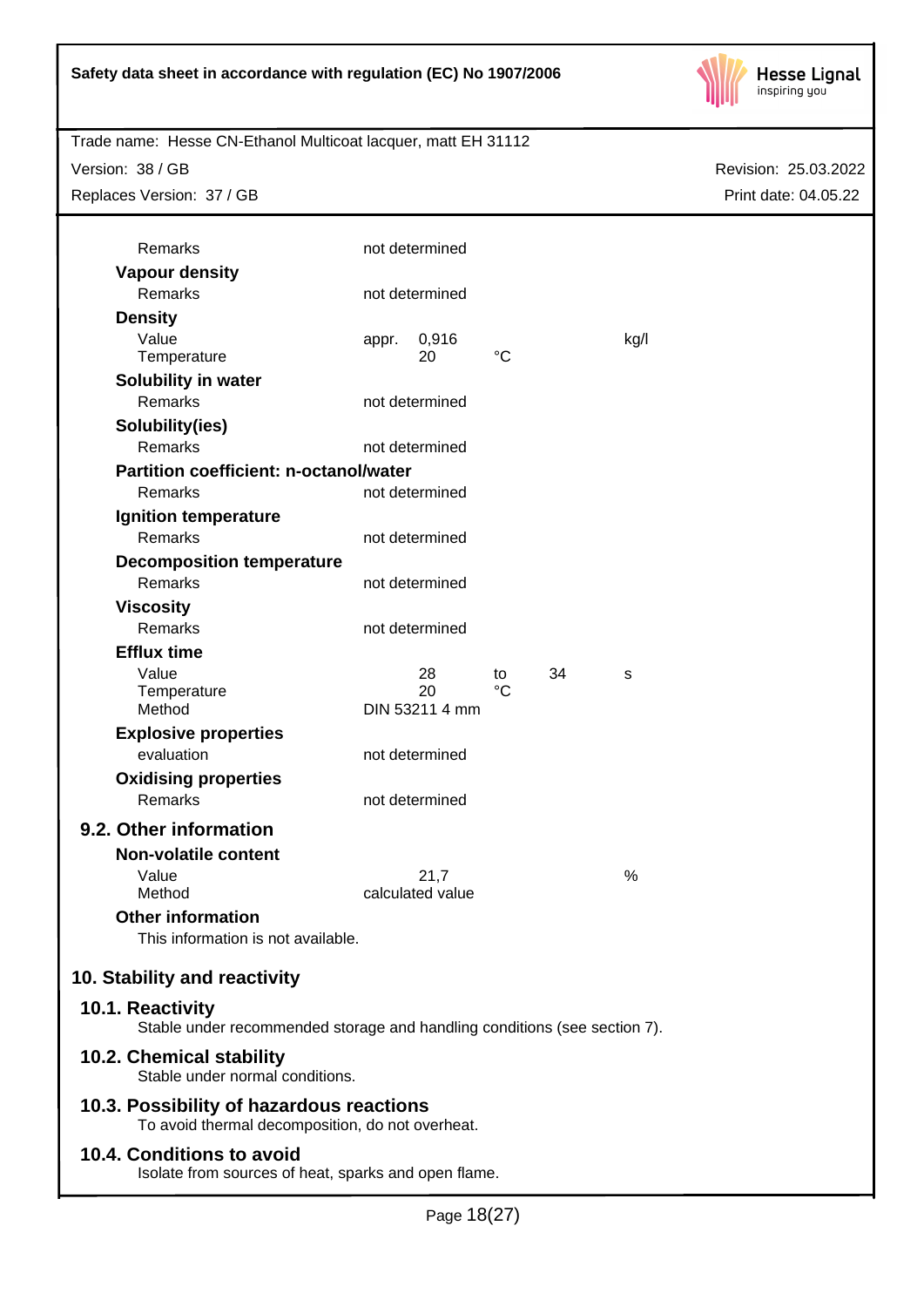

Version: 38 / GB

Replaces Version: 37 / GB

Revision: 25.03.2022 Print date: 04.05.22

# **10.5. Incompatible materials**

Keep away from oxidising agents, strongly alkaline and strongly acid materials in order to avoid exothermic reactions.

#### **10.6. Hazardous decomposition products**

Carbon monoxide and carbon dioxide, nitrous oxides (NOx), dense black smoke, No decomposition if used as prescribed.

# **11. Toxicological information**

# **11.1. Information on toxicological effects**

| <b>Acute oral toxicity</b>                 |                                                                                                                         |
|--------------------------------------------|-------------------------------------------------------------------------------------------------------------------------|
| Method<br>Remarks                          | Calculation method (Regulation (EC) No. 1272/2008)<br>Based on available data, the classification criteria are not met. |
| <b>Acute dermal toxicity</b>               |                                                                                                                         |
| Method<br>Remarks                          | Calculation method (Regulation (EC) No. 1272/2008)<br>Based on available data, the classification criteria are not met. |
| <b>Acute inhalational toxicity</b>         |                                                                                                                         |
| Method<br>Remarks                          | Calculation method (Regulation (EC) No. 1272/2008)<br>Based on available data, the classification criteria are not met. |
| <b>Skin corrosion/irritation</b>           |                                                                                                                         |
| Method<br>Remarks                          | Calculation method (Regulation (EC) No. 1272/2008)<br>Based on available data, the classification criteria are not met. |
| Serious eye damage/irritation              |                                                                                                                         |
| evaluation<br>Method<br>Remarks            | corrosive<br>Calculation method (Regulation (EC) No. 1272/2008)<br>The classification criteria are met.                 |
| Serious eye damage/irritation (Components) |                                                                                                                         |
| propan-2-ol                                |                                                                                                                         |
| <b>Species</b>                             | rabbit                                                                                                                  |
| <b>Observation Period</b>                  | 14<br>d                                                                                                                 |
| evaluation<br>Source                       | Irritating to eyes.<br>1 (reliable without restriction)                                                                 |
| n-propanol<br><b>Species</b>               | rabbit                                                                                                                  |
| <b>Sensitization</b>                       |                                                                                                                         |
| Method<br>Remarks                          | Calculation method (Regulation (EC) No. 1272/2008)<br>Based on available data, the classification criteria are not met. |
| <b>Mutagenicity</b>                        |                                                                                                                         |
| Method<br>Remarks                          | Calculation method (Regulation (EC) No. 1272/2008)<br>Based on available data, the classification criteria are not met. |
| <b>Reproductive toxicity</b>               |                                                                                                                         |
| Method<br>Remarks                          | Calculation method (Regulation (EC) No. 1272/2008)<br>Based on available data, the classification criteria are not met. |

**Carcinogenicity** Method Calculation method (Regulation (EC) No. 1272/2008)<br>Remarks Based on available data, the classification criteria are Based on available data, the classification criteria are not met.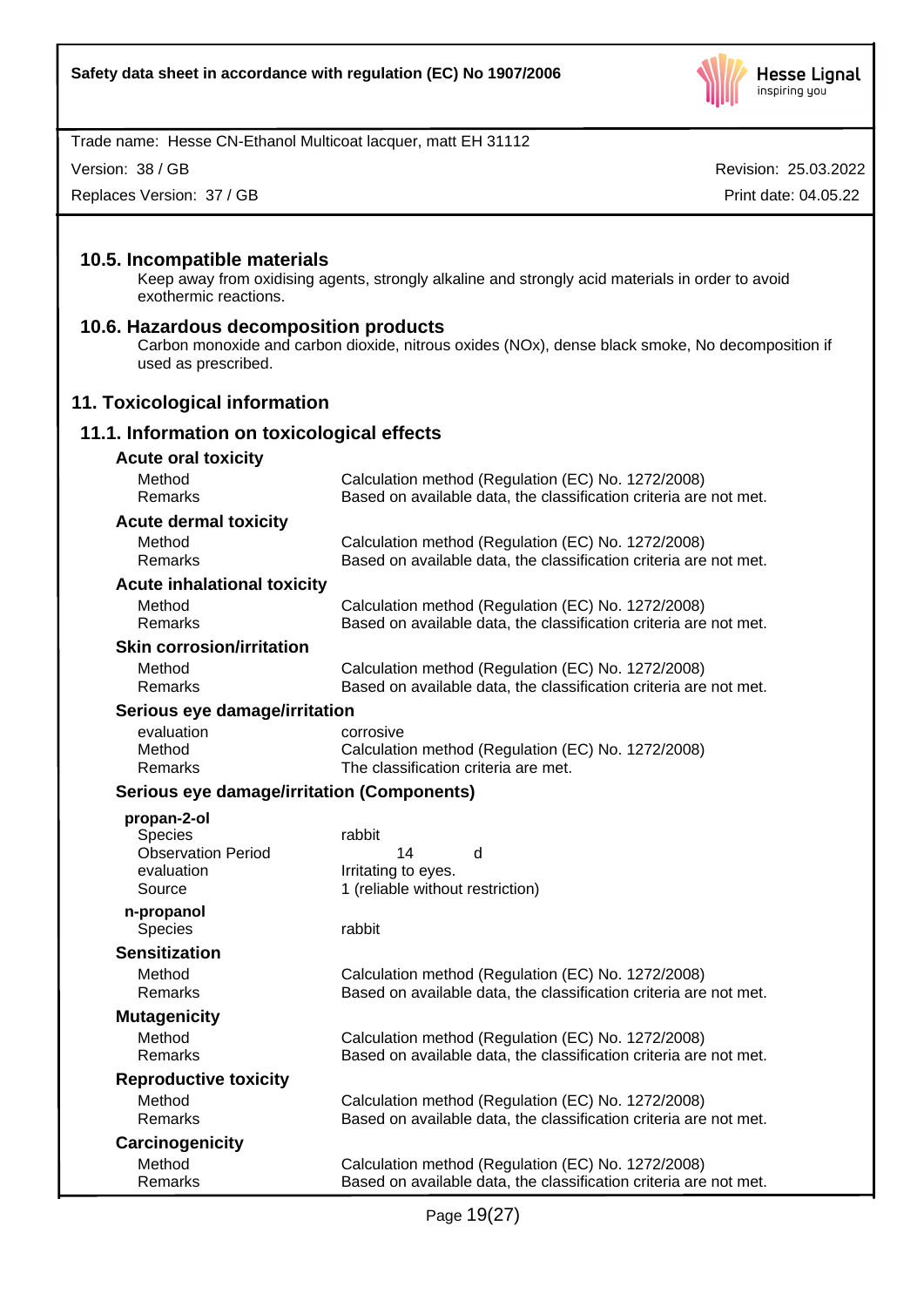

Version: 38 / GB Replaces Version: 37 / GB

| <b>Specific Target Organ Toxicity (STOT)</b> |                                                                                            |
|----------------------------------------------|--------------------------------------------------------------------------------------------|
| <b>Single exposure</b><br>Method             |                                                                                            |
| Remarks                                      | Calculation method (Regulation (EC) No. 1272/2008)<br>The classification criteria are met. |
| evaluation                                   | May cause drowsiness or dizziness.                                                         |
| <b>Repeated exposure</b>                     |                                                                                            |
| <b>Remarks</b>                               | Based on available data, the classification criteria are not met.                          |
|                                              | <b>Specific Target Organ Toxicity (STOT) (Components)</b>                                  |
| propan-2-ol                                  |                                                                                            |
|                                              | Specific target organ toxicity - single exposure<br>Organs: Nervous system                 |
| Remarks                                      | Possible narcotic effects (drowsiness, dizziness).                                         |
| 2-ethoxy-1-methylethyl acetate               |                                                                                            |
|                                              | Specific target organ toxicity - repeated exposure                                         |
|                                              | Organs: Nervous system                                                                     |
| Remarks                                      | Possible narcotic effects (drowsiness, dizziness).                                         |
| isobutyl acetate                             |                                                                                            |
|                                              | Specific target organ toxicity - repeated exposure<br>Organs: Nervous system               |
| Remarks                                      | Possible narcotic effects (drowsiness, dizziness).                                         |
| n-butyl acetate                              |                                                                                            |
|                                              | Specific target organ toxicity - repeated exposure<br>Organs: Nervous system               |
| Remarks                                      | Possible narcotic effects (drowsiness, dizziness).                                         |
| n-propanol                                   |                                                                                            |
|                                              | Route of exposure inhalative                                                               |
| Remarks                                      | Organs: Nervous system<br>Possible narcotic effects (drowsiness, dizziness).               |
| <b>Aspiration hazard</b>                     |                                                                                            |
|                                              | Based on available data, the classification criteria are not met.                          |
| <b>Other information</b>                     |                                                                                            |
| No toxicological data are available.         |                                                                                            |
| 12. Ecological information                   |                                                                                            |
| 12.1. Toxicity                               |                                                                                            |
| <b>General information</b>                   |                                                                                            |
|                                              | For this subsection there is no ecotoxicological data available on the product as such.    |
| 12.2. Persistence and degradability          |                                                                                            |
| <b>General information</b>                   |                                                                                            |
|                                              | For this subsection there is no ecotoxicological data available on the product as such.    |
| 12.3. Bioaccumulative potential              |                                                                                            |
| <b>General information</b>                   |                                                                                            |
|                                              | For this subsection there is no ecotoxicological data available on the product as such.    |
|                                              | 00/27                                                                                      |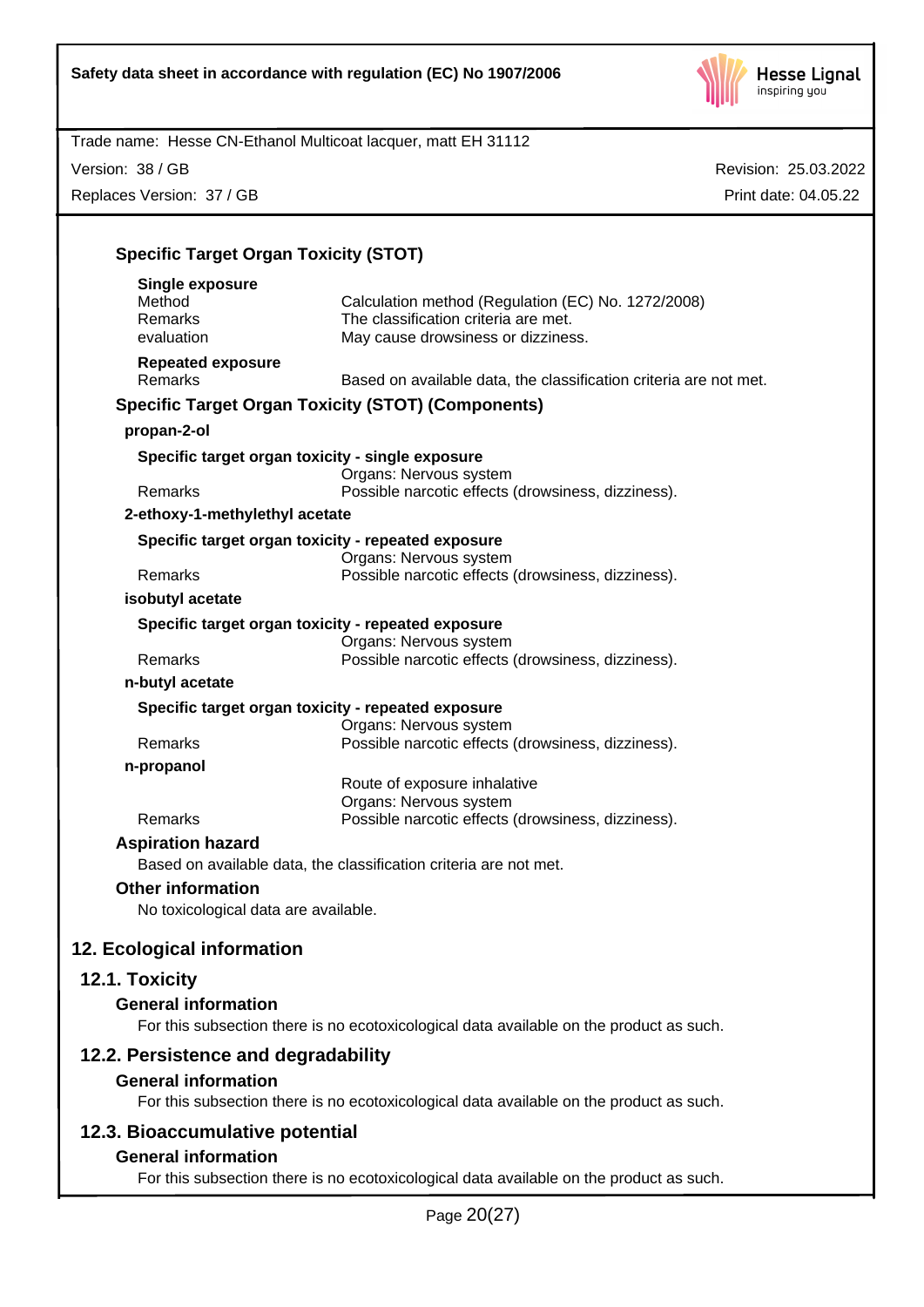

Version: 38 / GB

Replaces Version: 37 / GB

| Remarks<br>not determined<br>12.4. Mobility in soil<br><b>General information</b><br>For this subsection there is no ecotoxicological data available on the product as such.<br><b>Mobility in soil</b><br>no data available<br>12.5. Results of PBT and vPvB assessment<br><b>General information</b><br>For this subsection there is no ecotoxicological data available on the product as such.<br>12.6. Other adverse effects<br><b>General information</b><br>For this subsection there is no ecotoxicological data available on the product as such.<br><b>General information / ecology</b><br>For this subsection there is no ecotoxicological data available on the product as such.<br>13. Disposal considerations<br>13.1. Waste treatment methods<br>Disposal recommendations for the product<br>EWC waste code<br>or other dangerous substances<br>EWC waste code<br>200127 - paint, inks, adhesives and resins containing<br>dangerous substances<br>Where possible recycling is preferred to disposal or incineration.<br>Do not allow to enter drains or waterways.<br>modified product<br>EWC waste code<br>solvents or other dangerous substances<br>EWC waste code<br>080115 - aqueous sludges containing paint or varnish<br><b>Dried residues</b><br>EWC waste code<br>under 080111<br>Disposal recommendations for packaging<br>EWC waste code<br>by dangerous substances<br>Completely emptied packagings can be given for recycling. | <b>Partition coefficient: n-octanol/water</b> |                                                              |
|-------------------------------------------------------------------------------------------------------------------------------------------------------------------------------------------------------------------------------------------------------------------------------------------------------------------------------------------------------------------------------------------------------------------------------------------------------------------------------------------------------------------------------------------------------------------------------------------------------------------------------------------------------------------------------------------------------------------------------------------------------------------------------------------------------------------------------------------------------------------------------------------------------------------------------------------------------------------------------------------------------------------------------------------------------------------------------------------------------------------------------------------------------------------------------------------------------------------------------------------------------------------------------------------------------------------------------------------------------------------------------------------------------------------------------------------------------------|-----------------------------------------------|--------------------------------------------------------------|
|                                                                                                                                                                                                                                                                                                                                                                                                                                                                                                                                                                                                                                                                                                                                                                                                                                                                                                                                                                                                                                                                                                                                                                                                                                                                                                                                                                                                                                                             |                                               |                                                              |
|                                                                                                                                                                                                                                                                                                                                                                                                                                                                                                                                                                                                                                                                                                                                                                                                                                                                                                                                                                                                                                                                                                                                                                                                                                                                                                                                                                                                                                                             |                                               |                                                              |
|                                                                                                                                                                                                                                                                                                                                                                                                                                                                                                                                                                                                                                                                                                                                                                                                                                                                                                                                                                                                                                                                                                                                                                                                                                                                                                                                                                                                                                                             |                                               |                                                              |
|                                                                                                                                                                                                                                                                                                                                                                                                                                                                                                                                                                                                                                                                                                                                                                                                                                                                                                                                                                                                                                                                                                                                                                                                                                                                                                                                                                                                                                                             |                                               |                                                              |
|                                                                                                                                                                                                                                                                                                                                                                                                                                                                                                                                                                                                                                                                                                                                                                                                                                                                                                                                                                                                                                                                                                                                                                                                                                                                                                                                                                                                                                                             |                                               |                                                              |
|                                                                                                                                                                                                                                                                                                                                                                                                                                                                                                                                                                                                                                                                                                                                                                                                                                                                                                                                                                                                                                                                                                                                                                                                                                                                                                                                                                                                                                                             |                                               |                                                              |
|                                                                                                                                                                                                                                                                                                                                                                                                                                                                                                                                                                                                                                                                                                                                                                                                                                                                                                                                                                                                                                                                                                                                                                                                                                                                                                                                                                                                                                                             |                                               |                                                              |
|                                                                                                                                                                                                                                                                                                                                                                                                                                                                                                                                                                                                                                                                                                                                                                                                                                                                                                                                                                                                                                                                                                                                                                                                                                                                                                                                                                                                                                                             |                                               |                                                              |
|                                                                                                                                                                                                                                                                                                                                                                                                                                                                                                                                                                                                                                                                                                                                                                                                                                                                                                                                                                                                                                                                                                                                                                                                                                                                                                                                                                                                                                                             |                                               |                                                              |
|                                                                                                                                                                                                                                                                                                                                                                                                                                                                                                                                                                                                                                                                                                                                                                                                                                                                                                                                                                                                                                                                                                                                                                                                                                                                                                                                                                                                                                                             |                                               |                                                              |
|                                                                                                                                                                                                                                                                                                                                                                                                                                                                                                                                                                                                                                                                                                                                                                                                                                                                                                                                                                                                                                                                                                                                                                                                                                                                                                                                                                                                                                                             |                                               |                                                              |
|                                                                                                                                                                                                                                                                                                                                                                                                                                                                                                                                                                                                                                                                                                                                                                                                                                                                                                                                                                                                                                                                                                                                                                                                                                                                                                                                                                                                                                                             |                                               |                                                              |
|                                                                                                                                                                                                                                                                                                                                                                                                                                                                                                                                                                                                                                                                                                                                                                                                                                                                                                                                                                                                                                                                                                                                                                                                                                                                                                                                                                                                                                                             |                                               |                                                              |
|                                                                                                                                                                                                                                                                                                                                                                                                                                                                                                                                                                                                                                                                                                                                                                                                                                                                                                                                                                                                                                                                                                                                                                                                                                                                                                                                                                                                                                                             |                                               |                                                              |
|                                                                                                                                                                                                                                                                                                                                                                                                                                                                                                                                                                                                                                                                                                                                                                                                                                                                                                                                                                                                                                                                                                                                                                                                                                                                                                                                                                                                                                                             |                                               |                                                              |
|                                                                                                                                                                                                                                                                                                                                                                                                                                                                                                                                                                                                                                                                                                                                                                                                                                                                                                                                                                                                                                                                                                                                                                                                                                                                                                                                                                                                                                                             |                                               | 080111 - waste paint and varnish containing organic solvents |
|                                                                                                                                                                                                                                                                                                                                                                                                                                                                                                                                                                                                                                                                                                                                                                                                                                                                                                                                                                                                                                                                                                                                                                                                                                                                                                                                                                                                                                                             |                                               |                                                              |
|                                                                                                                                                                                                                                                                                                                                                                                                                                                                                                                                                                                                                                                                                                                                                                                                                                                                                                                                                                                                                                                                                                                                                                                                                                                                                                                                                                                                                                                             |                                               |                                                              |
|                                                                                                                                                                                                                                                                                                                                                                                                                                                                                                                                                                                                                                                                                                                                                                                                                                                                                                                                                                                                                                                                                                                                                                                                                                                                                                                                                                                                                                                             |                                               |                                                              |
|                                                                                                                                                                                                                                                                                                                                                                                                                                                                                                                                                                                                                                                                                                                                                                                                                                                                                                                                                                                                                                                                                                                                                                                                                                                                                                                                                                                                                                                             |                                               | 080113 - sludges from paint or varnish containing organic    |
|                                                                                                                                                                                                                                                                                                                                                                                                                                                                                                                                                                                                                                                                                                                                                                                                                                                                                                                                                                                                                                                                                                                                                                                                                                                                                                                                                                                                                                                             |                                               | containing organic solvents or other dangerous substances    |
|                                                                                                                                                                                                                                                                                                                                                                                                                                                                                                                                                                                                                                                                                                                                                                                                                                                                                                                                                                                                                                                                                                                                                                                                                                                                                                                                                                                                                                                             |                                               |                                                              |
|                                                                                                                                                                                                                                                                                                                                                                                                                                                                                                                                                                                                                                                                                                                                                                                                                                                                                                                                                                                                                                                                                                                                                                                                                                                                                                                                                                                                                                                             |                                               | 080112 - waste lacquers and waste paint except those falling |
|                                                                                                                                                                                                                                                                                                                                                                                                                                                                                                                                                                                                                                                                                                                                                                                                                                                                                                                                                                                                                                                                                                                                                                                                                                                                                                                                                                                                                                                             |                                               |                                                              |
|                                                                                                                                                                                                                                                                                                                                                                                                                                                                                                                                                                                                                                                                                                                                                                                                                                                                                                                                                                                                                                                                                                                                                                                                                                                                                                                                                                                                                                                             |                                               | 150110 - packaging containing residues of or contaminated    |
|                                                                                                                                                                                                                                                                                                                                                                                                                                                                                                                                                                                                                                                                                                                                                                                                                                                                                                                                                                                                                                                                                                                                                                                                                                                                                                                                                                                                                                                             |                                               |                                                              |
| <b>14. Transport information</b>                                                                                                                                                                                                                                                                                                                                                                                                                                                                                                                                                                                                                                                                                                                                                                                                                                                                                                                                                                                                                                                                                                                                                                                                                                                                                                                                                                                                                            |                                               |                                                              |
|                                                                                                                                                                                                                                                                                                                                                                                                                                                                                                                                                                                                                                                                                                                                                                                                                                                                                                                                                                                                                                                                                                                                                                                                                                                                                                                                                                                                                                                             |                                               |                                                              |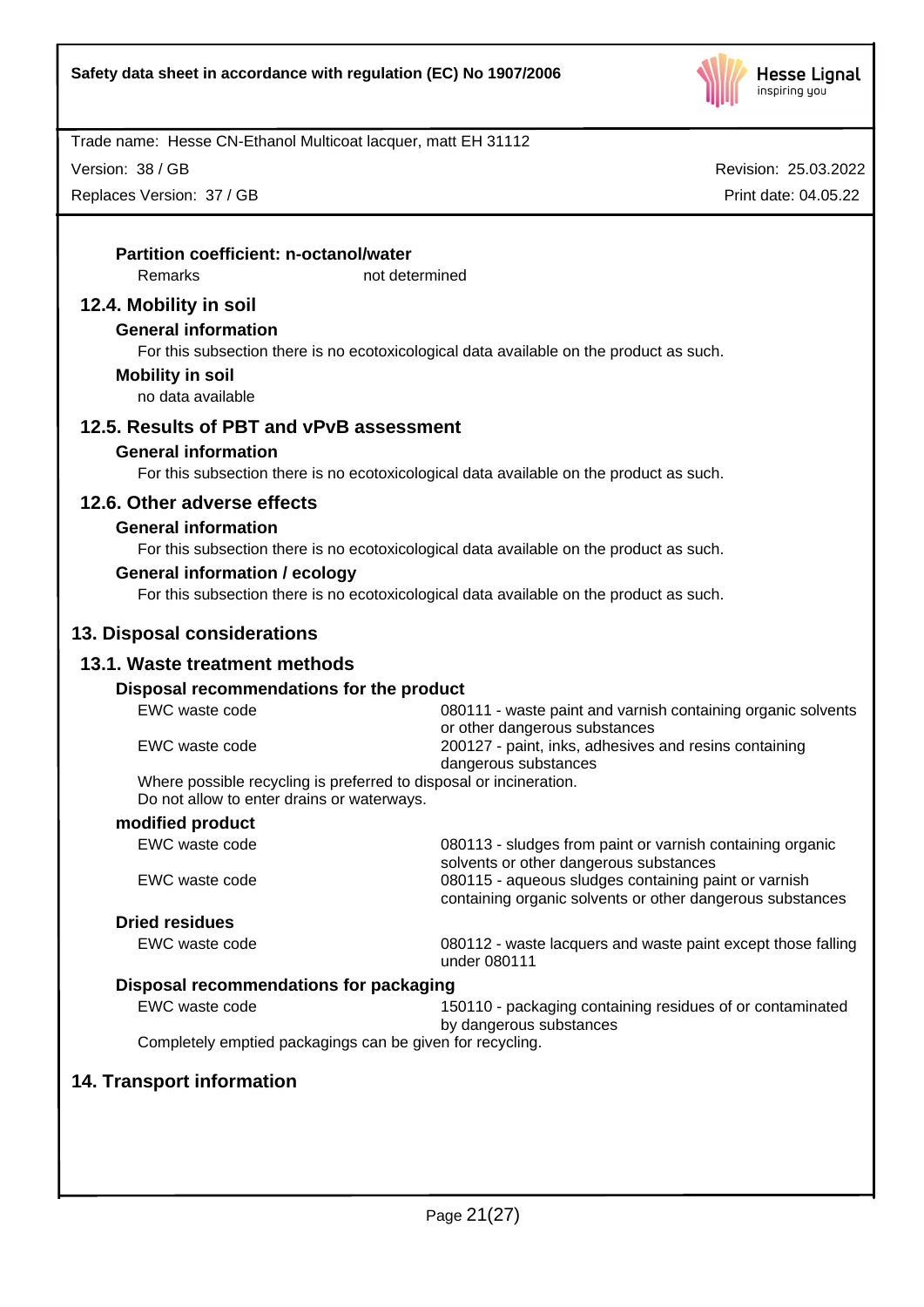

Version: 38 / GB

Replaces Version: 37 / GB

Revision: 25.03.2022 Print date: 04.05.22

|                                     | <b>Land transport ADR/RID</b> | <b>Marine transport</b><br><b>IMDG/GGVSee</b> | Air transport ICAO/IATA    |
|-------------------------------------|-------------------------------|-----------------------------------------------|----------------------------|
| Tunnel restriction code             | $\mathsf{D}/\mathsf{E}$       |                                               |                            |
| 14.1. UN number                     | 1263                          | 1263                                          | 1263                       |
| 14.2. UN proper shipping name       | <b>PAINT</b>                  | <b>PAINT</b>                                  | <b>PAINT</b>               |
| 14.3. Transport hazard<br>class(es) | 3                             | 3                                             | $\ensuremath{\mathsf{3}}$  |
| Label                               |                               |                                               |                            |
| 14.4. Packing group                 | $\sf H$                       | Ш                                             | $\ensuremath{\mathsf{II}}$ |
| Special provision                   | 640D                          |                                               |                            |
| <b>Limited Quantity</b>             | 51                            |                                               |                            |
| Transport category                  | 2                             |                                               |                            |

# **15. Regulatory information**

# **15.1. Safety, health and environmental regulations/legislation specific for the substance or mixture**

**VOC**

VOC (EU) 76,2 % 698 g/l

**15.2. Chemical safety assessment**

For this substance / mixture a chemical safety assessment was not carried out.

# **16. Other information**

# **Hazard statements listed in Chapter 3**

| EUH066            | Repeated exposure may cause skin dryness or cracking. |
|-------------------|-------------------------------------------------------|
| H <sub>201</sub>  | Explosive; mass explosion hazard.                     |
| H <sub>225</sub>  | Highly flammable liquid and vapour.                   |
| H <sub>226</sub>  | Flammable liquid and vapour.                          |
| H318              | Causes serious eye damage.                            |
| H <sub>3</sub> 19 | Causes serious eye irritation.                        |
| H <sub>336</sub>  | May cause drowsiness or dizziness.                    |
|                   | <b>CLP categories listed in Chapter 3</b>             |
| Expl. 1.1         | Explosive, Division 1.1                               |

| Eye Dam. 1 | Serious eye damage, Category 1 |
|------------|--------------------------------|
|            |                                |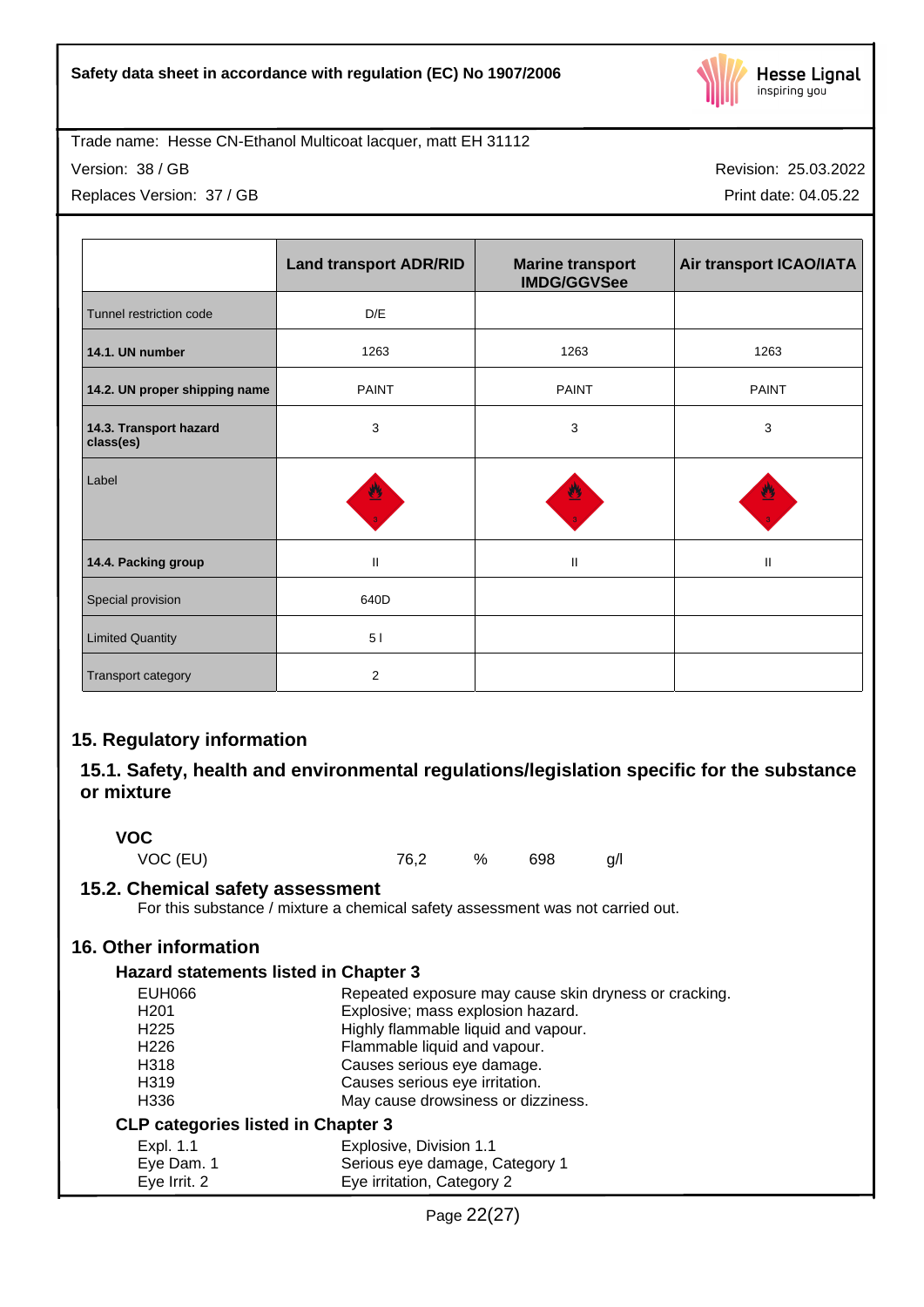

Version: 38 / GB

Replaces Version: 37 / GB

Revision: 25.03.2022 Print date: 04.05.22

| Flam. Lig. 2 | Flammable liquid, Category 2                                 |
|--------------|--------------------------------------------------------------|
| Flam. Lig. 3 | Flammable liquid, Category 3                                 |
| STOT SE 3    | Specific target organ toxicity - single exposure, Category 3 |

# **Abbreviations**

| Flam. Liq - Flammable liquids                                                                            |
|----------------------------------------------------------------------------------------------------------|
| RID - Règlement international concernant le transport des marchandises dangereuses par chemin de fer     |
| (Regulations Concerning theInternational Transport of Dangerous Goods by Rail)                           |
| IMDG - International Maritime Code for Dangerous Goods                                                   |
| IATA - International Air Transport Association                                                           |
| IATA-DGR - Dangerous Goods Regulations by the "International Air Transport Association" (IATA)           |
| ICAO-TI - Technical Instructions by the "International Civil Aviation Organization" (ICAO)               |
| GHS - Globally Harmonized System of Classification and Labelling of Chemicals                            |
| EINECS - European Inventory of Existing Commercial Chemical Substances                                   |
| CAS - Chemical Abstracts Service (division of the American Chemical Society)                             |
| GefStoffV - Gefahrstoffverordnung (Ordinance on Hazardous Substances, Germany)                           |
| <b>LOAEL - Lowest Observed Adverse Effect Level</b>                                                      |
| LOEL - Lowest Observed Effect Level                                                                      |
| NOAEL - No Observed Adverse Effect Level                                                                 |
| <b>NOEC - No Observed Effect Concentration</b>                                                           |
| <b>NOEL - No Observed Effect Level</b>                                                                   |
| OECD - Organisation for Econpmic Cooperation and Development                                             |
| VOC - Volatile Organic Compounds                                                                         |
| Changes since the last version are highlighted in the margin (***). This version replaces all previous   |
| versions.                                                                                                |
| This safety datasheet only contains information relating to safety and does not replace any product      |
| information or product specification.                                                                    |
| The information provided in this Safety Data Sheet is correct to the best of our knowledge, information  |
| and belief at the date of its publication. The information given is designed only as a guidance for safe |
| handling, use, processing, storage, transportation, disposal and release and is not to be considered a   |
| warranty or quality specification.                                                                       |
| The information relates only to the specific material designated and may not be valid for such material  |
| used in combination with any other materials or in any process, unless specified in the text.            |
| The information contained herein is based on the present state of our knowledge and does therefore not   |
| guarantee certain properties.                                                                            |
| r to the extended Safety Data Sheet (eSDS)                                                               |
|                                                                                                          |

# **Annex to the extended Safety Data Sheet (eSDS)**

# **Short title of the exposure scenario**

ES003 - Professional uses: Non industrial spraying (inside)

# **Use of the substance/preparation**

Surface treatment of wood and other materials

| Use |  |  |  |
|-----|--|--|--|
|     |  |  |  |

| <b>SU22</b>       | Professional uses: Public domain (administration, education, entertainment,<br>services, craftsmen) |  |
|-------------------|-----------------------------------------------------------------------------------------------------|--|
| ERC <sub>8a</sub> | Wide dispersive indoor use of processing aids in open systems                                       |  |
| ERC <sub>8c</sub> | Wide dispersive indoor use resulting in inclusion into or onto a matrix                             |  |
| PROC11            | Non industrial spraying                                                                             |  |

# **Contributing exposure scenario controlling environmental exposure**

**Use**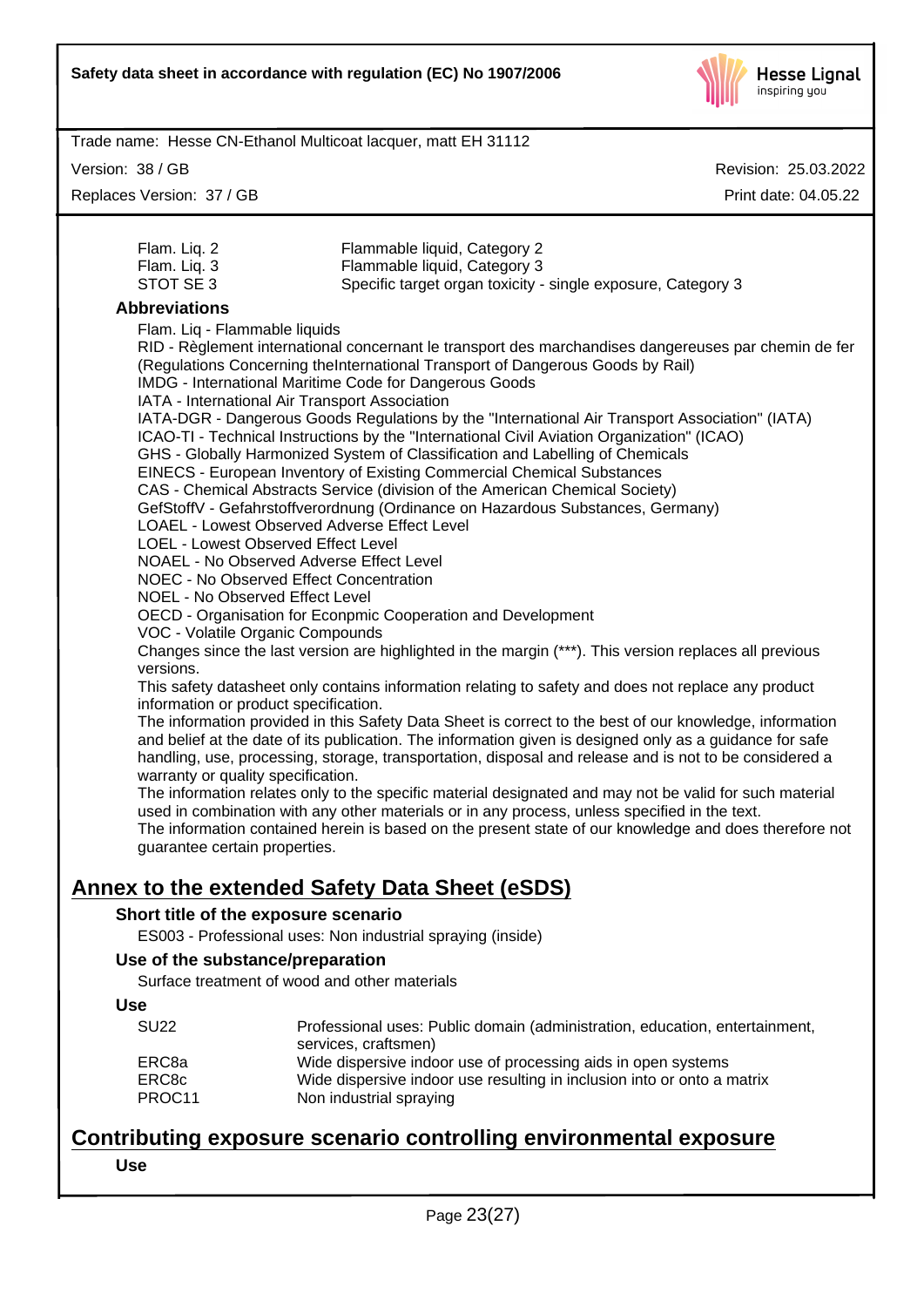

Revision: 25.03.2022

Trade name: Hesse CN-Ethanol Multicoat lacquer, matt EH 31112

Version: 38 / GB

| Replaces Version: 37 / GB              |                                                             | Print date: 04.05.22                                                                                                                                                                                                                                                                                                       |
|----------------------------------------|-------------------------------------------------------------|----------------------------------------------------------------------------------------------------------------------------------------------------------------------------------------------------------------------------------------------------------------------------------------------------------------------------|
| ERC8a<br>ERC8c<br><b>Physical form</b> | liquid                                                      | Wide dispersive indoor use of processing aids in open systems<br>Wide dispersive indoor use resulting in inclusion into or onto a matrix                                                                                                                                                                                   |
|                                        | Maximum amount used per time or activity                    |                                                                                                                                                                                                                                                                                                                            |
| Emission days per site:                |                                                             | 250<br>$\leq$                                                                                                                                                                                                                                                                                                              |
|                                        | Other relevant operational conditions                       |                                                                                                                                                                                                                                                                                                                            |
| Use: Room temperature                  | Do not allow to enter soil, waterways or waste water canal. | Drying and through-curing takes place at ambient temperature or at higher temperatures.<br>Volatile organic substances will volatilise into the atmospheric air inside.<br>Where possible recycling is preferred to disposal or incineration.<br>Dispose of rinse water in accordance with local and national regulations. |
| <b>Waste water</b>                     |                                                             |                                                                                                                                                                                                                                                                                                                            |
|                                        |                                                             | Do not discharge into the drains/surface waters/groundwater. Spray cabin waters are to be conducted<br>after mechanical pretreatment into a wastewater treatment facility.                                                                                                                                                 |
| <b>Exhaust air</b>                     |                                                             |                                                                                                                                                                                                                                                                                                                            |
|                                        | Keep container closed. Avoid release to the environment.    |                                                                                                                                                                                                                                                                                                                            |
| Soil                                   |                                                             |                                                                                                                                                                                                                                                                                                                            |
|                                        |                                                             | Floors should be impervious, resistant to liquids and easy to clean.                                                                                                                                                                                                                                                       |
|                                        | Disposal recommendations for the product                    |                                                                                                                                                                                                                                                                                                                            |
| EWC waste code                         | Do not allow to enter drains or waterways.                  | 080111 - waste paint and varnish containing organic solvents<br>or other dangerous substances<br>200127 - paint, inks, adhesives and resins containing<br>dangerous substances<br>Where possible recycling is preferred to disposal or incineration.                                                                       |
| modified product                       |                                                             |                                                                                                                                                                                                                                                                                                                            |
| EWC waste code                         |                                                             | 080113 - sludges from paint or varnish containing organic<br>solvents or other dangerous substances<br>080115 - aqueous sludges containing paint or varnish<br>containing organic solvents or other dangerous substances                                                                                                   |
| <b>Dried residues</b>                  |                                                             |                                                                                                                                                                                                                                                                                                                            |
| EWC waste code                         |                                                             | 080112 - waste lacquers and waste paint except those falling<br>under 080111                                                                                                                                                                                                                                               |
|                                        | Disposal recommendations for packaging                      |                                                                                                                                                                                                                                                                                                                            |
| EWC waste code                         |                                                             | 150110 - packaging containing residues of or contaminated<br>by dangerous substances                                                                                                                                                                                                                                       |
|                                        | Completely emptied packagings can be given for recycling.   |                                                                                                                                                                                                                                                                                                                            |
|                                        |                                                             | Contributing exposure scenario controlling worker exposure (professional)                                                                                                                                                                                                                                                  |
|                                        | Short title of the exposure scenario                        |                                                                                                                                                                                                                                                                                                                            |
| Substance number:CES006                |                                                             |                                                                                                                                                                                                                                                                                                                            |
| <b>Use</b>                             |                                                             |                                                                                                                                                                                                                                                                                                                            |
| <b>SU22</b>                            | services, craftsmen)                                        | Professional uses: Public domain (administration, education, entertainment,                                                                                                                                                                                                                                                |

PROC11 Non industrial spraying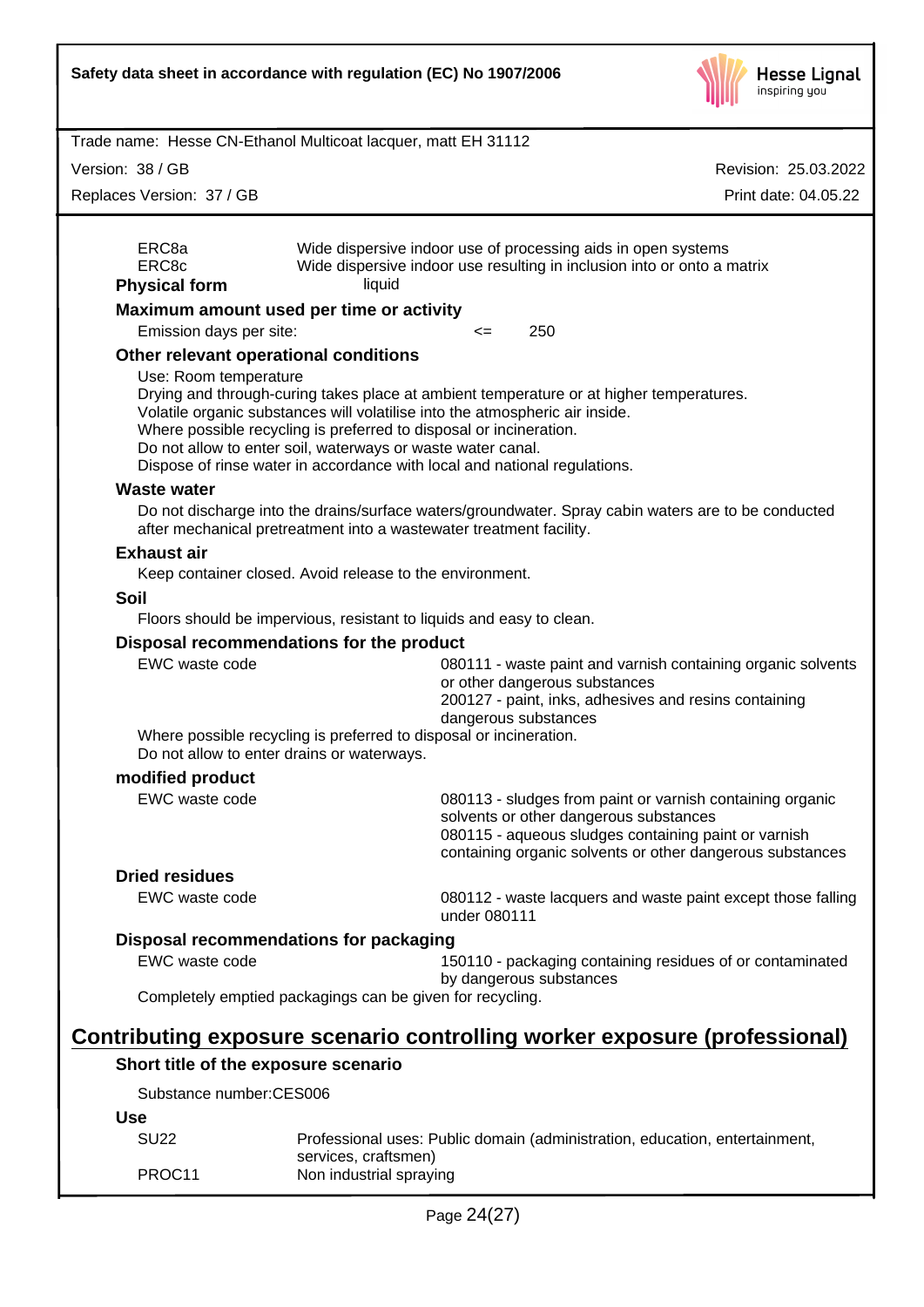

Revision: 25.03.2022

Print date: 04.05.22

Trade name: Hesse CN-Ethanol Multicoat lacquer, matt EH 31112

Version: 38 / GB

Replaces Version: 37 / GB

# **Physical form** liquid

| Maximum amount used per time or activity |            |      |     |
|------------------------------------------|------------|------|-----|
| Duration of exposure                     | $\leq$ 8   |      | h/d |
| Frequency of exposure                    | $\leq$ $=$ | -220 | d/a |

#### **Other relevant operational conditions**

#### Use: Room temperature

Drying and through-curing takes place at ambient temperature or at higher temperatures. Volatile organic substances will volatilise into the atmospheric air inside. Read attached instructions before use.

#### **Product substance and product safety related measures**

Apply technical measures to comply with the occupational exposure limits. Where reasonably practicable this should be achieved by the use of local exhaust ventilation and good general extraction. Provide for sufficient ventilation. This can be achieved by local exhaust or general exhaust air collection. Wear a suitable respirator if the ventilation is not sufficient to keep the solvent vapour concentration below the occupational limit values.

#### **Respiratory protection**

Avoid inhalation of vapour and spray mist. Use breathing apparatus if exposed to vapours/dust/aerosol. Recommended Filter type: Respiratory protection mask with combination filter A/P2

#### **Hand protection**

Protective gloves complying with EN 374.

Glove material

Multilayer gloves made from<br>Appropriate Material

Fluorinated rubber / butyl-rubber

Material thickness  $> = 0.7$ 

Breakthrough time >= 30

This recommendation is valid only for the product named in this safety data sheet supplied by us, and only for the indicated intended use purposes.

For special purposes, it is recommended to check the resistance to chemicals of the protective gloves mentioned above together with the supplier of these gloves.

The instructions and information provided by the glove manufacturer on use, storage, maintenance and replacement must be followed.

The breakthrough time must be greater than the end use time of the product.

Gloves should be replaced regularly and if there is any sign of damage to the glove material.

The performance or effectiveness of the glove may be reduced by physical/chemical damage and poor maintenance.

#### **Eye protection**

Wear eye glasses with side protection according to EN 166.

#### **Body protection**

Wear suitable protective clothing. Remove contaminated clothing and wash it before reuse. Wash hands before breaks and after work.

# **Exposure estimation and reference to its source**

| <b>Workers (professional)</b>                       |                                                          |  |  |
|-----------------------------------------------------|----------------------------------------------------------|--|--|
| SU                                                  | SU <sub>22</sub>                                         |  |  |
| <b>PROC</b>                                         | PROC <sub>11</sub>                                       |  |  |
| Assessment method                                   | inhalation, long-term - local and systemic<br>Indoor use |  |  |
| Exposure assessment<br>Exposure assessment (method) | 242<br>ma/m <sup>3</sup><br><b>ECETOC TRA</b>            |  |  |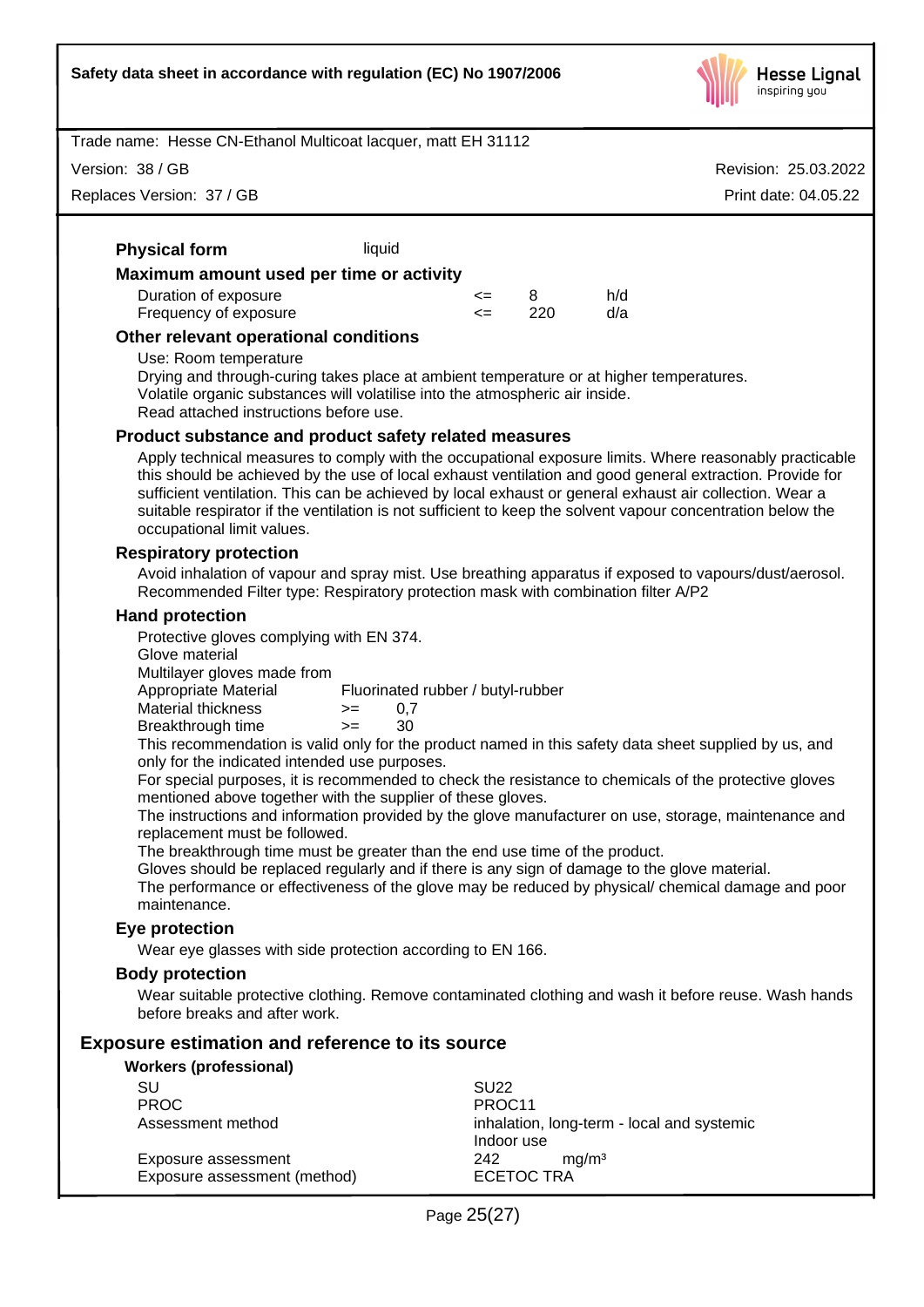

Trade name: Hesse CN-Ethanol Multicoat lacquer, matt EH 31112

Version: 38 / GB

Replaces Version: 37 / GB

Risk characterisation ratio (RCR) 0,504 Lead substance isobutyl acetate

**Workers (professional)**

Exposure assessment <br>
Exposure assessment (method) 
<br>
ECETOC TRA Exposure assessment (method) Risk characterisation ratio (RCR) 0,504 Lead substance isobutyl acetate

# **Workers (professional)** SU SU22

PROC PROCTER PROCTER PROCTER PROCTER PROCTER PROCTER PROCTER PROCTER PROCTER PROCTER PROCTER PROCTER PROCTER PROCTER PROCTER PROCTER PROCTER PROCTER PROCTER PROCTER PROCTER PROCTER PROCTER PROCTER PROCTER PROCTER PROCTER P Assessment method by Long-term

Exposure assessment 242 mg/m<sup>3</sup> Exposure assessment (method) ECETOC TRA Risk characterisation ratio (RCR) 0,504 Lead substance n-butyl acetate

#### **Workers (professional)**

SU SU22 PROC PROCTER PROCTER PROCTER PROCTER PROCTER PROCTER PROCTER PROCTER PROCTER PROCTER PROCTER PROCTER PROCTER PROCTER PROCTER PROCTER PROCTER PROCTER PROCTER PROCTER PROCTER PROCTER PROCTER PROCTER PROCTER PROCTER PROCTER P Assessment method inhalation, long-term - systemic Exposure assessment 25,042 mg/m<sup>3</sup> Risk characterisation ratio (RCR) 0,09344 Lead substance n-propanol

#### **Workers (professional)**

SU SU22 PROC PROCTER PROCTER PROCTER PROCTER PROCTER PROCTER PROCTER PROCTER PROCTER PROCTER PROCTER PROCTER PROCTER P Assessment method dermal, long-term - systemic Exposure assessment 5,486 mg/kg/d Risk characterisation ratio (RCR) 0,04034 Lead substance n-propanol

#### **Workers (professional)**

SU SU22 PROC PROCTER PROCTER PROCTER PROCTER PROCTER PROCTER PROCTER PROCTER PROCTER PROCTER PROCTER PROCTER PROCTER PROC Assessment method inhalation, long-term - systemic Exposure assessment 185,09 mg/m<sup>3</sup> Risk characterisation ratio (RCR) 0,6906 Lead substance n-propanol

#### **Workers (professional)**

SU SU22 PROC PROCTER PROCTER PROCTER PROCTER PROCTER PROCTER PROCTER PROCTER PROCTER PROCTER PROCTER PROCTER PROCTER PROC Assessment method dermal, long-term - systemic Exposure assessment 15,753 mg/kg/d Risk characterisation ratio (RCR) 0,1158 Lead substance n-propanol

#### **Workers (professional)**

SU SU22 PROC PROCTER PROCTER PROCTER PROCTER PROCTER PROCTER PROCTER PROCTER PROCTER PROCTER PROCTER PROCTER PROCTER PROCTER PROCTER PROCTER PROCTER PROCTER PROCTER PROCTER PROCTER PROCTER PROCTER PROCTER PROCTER PROCTER PROCTER P Assessment method inhalation, long-term - local and systemic Outdoor use

inhalative

SU SU22